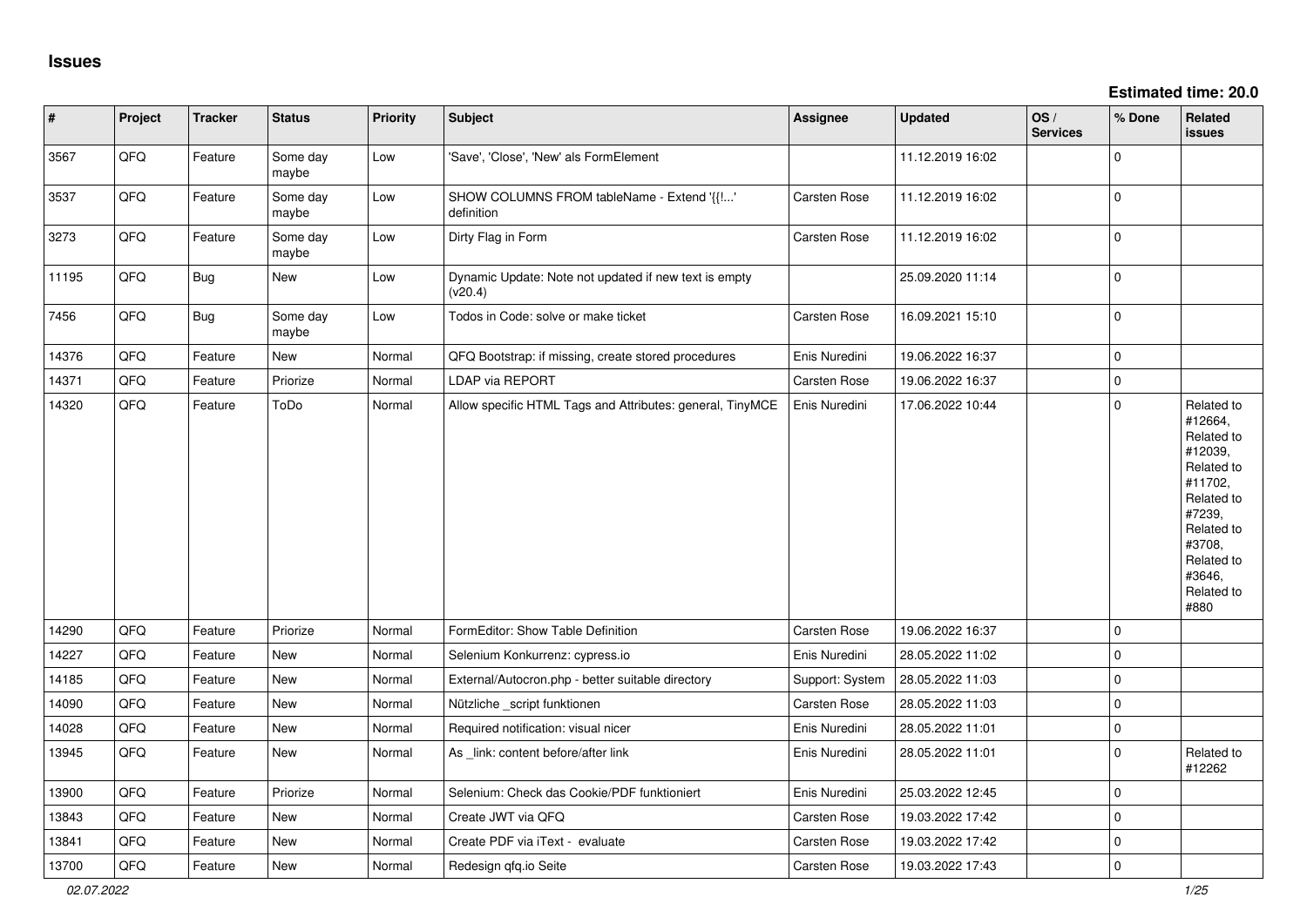| #     | Project | <b>Tracker</b> | <b>Status</b>              | <b>Priority</b> | <b>Subject</b>                                                                       | <b>Assignee</b>        | <b>Updated</b>   | OS/<br><b>Services</b> | % Done   | Related<br>issues                                                      |
|-------|---------|----------------|----------------------------|-----------------|--------------------------------------------------------------------------------------|------------------------|------------------|------------------------|----------|------------------------------------------------------------------------|
| 13609 | QFQ     | Feature        | <b>New</b>                 | Normal          | QFQ Introduction: Seite aufloesen                                                    | Philipp<br>Gröbelbauer | 28.05.2022 11:02 |                        | $\Omega$ |                                                                        |
| 13608 | QFQ     | Feature        | Some day<br>maybe          | Normal          | Automatic Browser Language Redirect                                                  | Enis Nuredini          | 17.06.2022 08:35 |                        | $\Omega$ |                                                                        |
| 13572 | QFQ     | Feature        | Feedback                   | Normal          | Form Load: misleading error message on trying to load non<br>existent primary record | Enis Nuredini          | 16.05.2022 23:16 |                        | 100      |                                                                        |
| 13566 | QFQ     | Feature        | Ready to sync<br>(develop) | Normal          | Delete config-example.qfq.php file                                                   | <b>Carsten Rose</b>    | 23.12.2021 09:25 |                        | 0        |                                                                        |
| 13467 | QFQ     | Feature        | New                        | Normal          | ChangeLog Generator                                                                  | Carsten Rose           | 19.03.2022 17:46 |                        | $\Omega$ | Related to<br>#11460                                                   |
| 13354 | QFQ     | Feature        | New                        | Normal          | Using Websocket in QFQ                                                               | <b>Carsten Rose</b>    | 10.11.2021 15:47 |                        | 0        |                                                                        |
| 13330 | QFQ     | Feature        | In Progress                | Normal          | Multi Form: Upload                                                                   | Carsten Rose           | 07.11.2021 12:40 |                        | 50       | Related to<br>#9706                                                    |
| 12679 | QFQ     | Feature        | <b>New</b>                 | Normal          | tablesorter: custom column width                                                     | <b>Carsten Rose</b>    | 16.06.2021 11:10 |                        | 0        |                                                                        |
| 12664 | QFQ     | Feature        | New                        | Normal          | TinyMCE: report/remove malicous HTML/JS Code                                         | Carsten Rose           | 19.03.2022 17:47 |                        | $\Omega$ | Related to<br>#14320                                                   |
| 12632 | QFQ     | Feature        | <b>New</b>                 | Normal          | TinyMCE: Prepare CSS classes for images                                              | Carsten Rose           | 04.06.2021 14:35 |                        | 100      | Blocked by<br>#12186                                                   |
| 12630 | QFQ     | Feature        | In Progress                | Normal          | Input: date[time]: min / max values                                                  | Enis Nuredini          | 20.06.2022 18:31 |                        | 0        | Related to<br>#10096,<br>Related to<br>#14302,<br>Related to<br>#14303 |
| 12611 | QFQ     | Feature        | Some day<br>maybe          | Normal          | Refactoring: Bootstrap with Lazy Loading                                             | <b>Carsten Rose</b>    | 08.06.2022 10:37 |                        | $\Omega$ | Related to<br>#12490,<br>Related to<br>#10013,<br>Related to<br>#7732  |
| 12603 | QFQ     | Feature        | New                        | Normal          | Dropdown (Select), Radio, checkbox:<br>itemListAlways={{!SELECT key, value}}         | <b>Carsten Rose</b>    | 19.03.2022 17:47 |                        | $\Omega$ |                                                                        |
| 12584 | QFQ     | Feature        | Feedback                   | Normal          | T3 v10 migration script: replace alias-patterns (v11)                                | Carsten Rose           | 28.05.2022 11:12 |                        | 100      |                                                                        |
| 12556 | QFQ     | Feature        | <b>New</b>                 | Normal          | Pills Title: colored = static or dynamic on allrequiredgiven                         | Benjamin Baer          | 19.03.2022 17:49 |                        | 0        |                                                                        |
| 12504 | QFQ     | Feature        | Priorize                   | Normal          | sql.log: report fe.id                                                                | Carsten Rose           | 05.05.2021 22:09 |                        | 0        |                                                                        |
| 12503 | QFQ     | Feature        | Priorize                   | Normal          | Detect dangerous UPDATE statement with missing WHERE                                 | Carsten Rose           | 05.05.2021 22:09 |                        | $\Omega$ |                                                                        |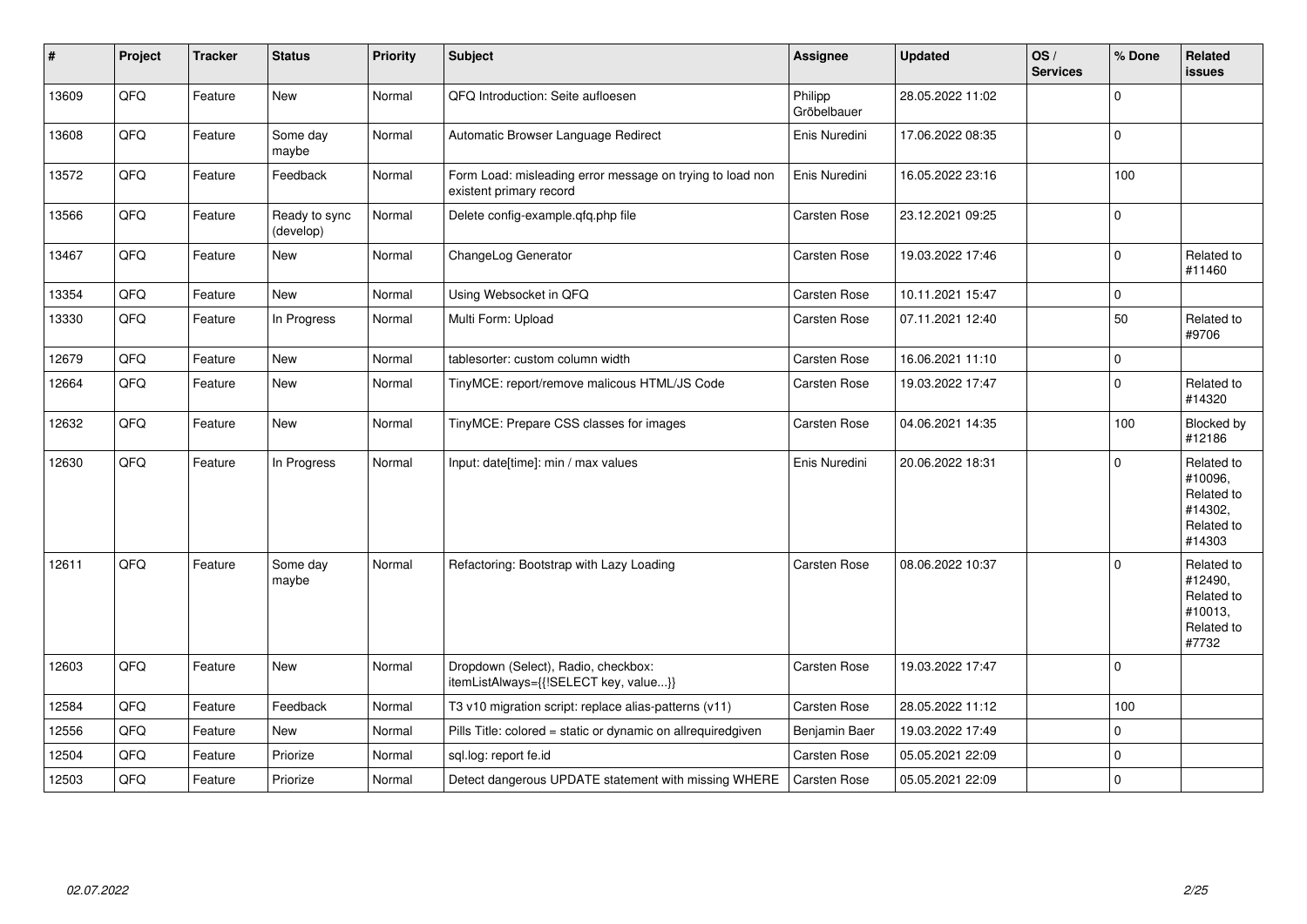| #     | Project | <b>Tracker</b> | <b>Status</b>     | <b>Priority</b> | <b>Subject</b>                                                                                                 | Assignee            | <b>Updated</b>   | OS/<br><b>Services</b> | % Done       | Related<br><b>issues</b>                                               |
|-------|---------|----------------|-------------------|-----------------|----------------------------------------------------------------------------------------------------------------|---------------------|------------------|------------------------|--------------|------------------------------------------------------------------------|
| 12490 | QFQ     | Feature        | <b>New</b>        | Normal          | Loading Plugins in QFQ - see what tinymce does. (lazy<br>loading)                                              | Benjamin Baer       | 08.06.2022 10:37 |                        | $\mathbf{0}$ | Related to<br>#12611,<br>Related to<br>#10013,<br>Related to<br>#7732  |
| 12480 | QFQ     | Feature        | New               | Normal          | If QFQ upgrade is running, block further request                                                               | Carsten Rose        | 03.05.2021 20:45 |                        | $\Omega$     |                                                                        |
| 12477 | QFQ     | Feature        | <b>New</b>        | Normal          | Support for refactoring: Form, FormElement, diverse<br>Tabellen/Spalten, tt-content Records                    | <b>Carsten Rose</b> | 03.05.2021 20:45 |                        | $\mathbf 0$  |                                                                        |
| 12476 | QFQ     | Feature        | New               | Normal          | clearMe: a) should trigger 'dirty', b) sticky on textarea resize                                               | Benjamin Baer       | 04.01.2022 08:40 |                        | $\mathbf 0$  | Related to<br>#9528                                                    |
| 12474 | QFQ     | Feature        | <b>New</b>        | Normal          | Check BaseConfigURL if it is given and the the last char is '/'                                                | Carsten Rose        | 03.05.2021 20:45 |                        | $\Omega$     |                                                                        |
| 12465 | QFQ     | Feature        | <b>New</b>        | Normal          | QFQ Function: use in FE to fill StoreRecord                                                                    | Carsten Rose        | 05.05.2021 21:58 |                        | $\mathbf 0$  |                                                                        |
| 12452 | QFQ     | Feature        | Priorize          | Normal          | BaseURL: alsways with '/' at the end                                                                           | Carsten Rose        | 19.06.2022 13:45 |                        | $\mathbf 0$  | Related to<br>#10782                                                   |
| 12440 | QFQ     | Feature        | In Progress       | Normal          | Typo3 V10 upgrade (durchfuehren und testen)                                                                    | Carsten Rose        | 21.03.2022 09:53 |                        | 50           | Related to<br>#12357,<br>Related to<br>#12067,<br>Related to<br>#10661 |
| 12439 | QFQ     | Feature        | In Progress       | Normal          | TinyMCE Paste from Word & Character Count/Limit                                                                | Carsten Rose        | 05.05.2021 22:15 |                        | $\mathbf 0$  |                                                                        |
| 12413 | QFQ     | Feature        | <b>New</b>        | Normal          | STORE TYPO3: enhance for {{be users.email:T}},<br>{{fe users.email:T}}                                         | <b>Carsten Rose</b> | 03.05.2021 20:45 |                        | $\mathbf 0$  | Related to<br>#12412,<br>Related to<br>#10012                          |
| 12412 | QFQ     | Feature        | New               | Normal          | Action/Escape qualifier 'e' (empty), '0': if given, an empty<br>string (or '0') will be treated as 'not found' | <b>Carsten Rose</b> | 08.05.2021 09:40 |                        | $\mathbf 0$  | Related to<br>#12413,<br>Related to<br>#10012                          |
| 12400 | QFQ     | Feature        | <b>New</b>        | Normal          | Tutorial ist in QFQ Doku, Wird in der Suche gefunden, es<br>gibt aber kein Menupunkt - Inhalt ueberpruefen     | Carsten Rose        | 03.05.2021 20:45 |                        | $\mathsf 0$  |                                                                        |
| 12337 | QFQ     | Feature        | Some day<br>maybe | Normal          | Database.php: better caching                                                                                   | <b>Carsten Rose</b> | 16.09.2021 15:10 |                        | $\mathsf 0$  |                                                                        |
| 12330 | QFQ     | Feature        | <b>New</b>        | Normal          | Copy to input field / text area / TinyMCE                                                                      | Carsten Rose        | 07.04.2021 09:01 |                        | $\mathbf 0$  |                                                                        |
| 12315 | QFQ     | Feature        | Some day<br>maybe | Normal          | Form History (Diffs) / Backups                                                                                 | <b>Carsten Rose</b> | 16.09.2021 15:10 |                        | $\mathbf 0$  |                                                                        |
| 12269 | QFQ     | Feature        | <b>New</b>        | Normal          | 2FA - Login                                                                                                    | <b>Carsten Rose</b> | 03.05.2021 20:45 |                        | $\mathbf{0}$ |                                                                        |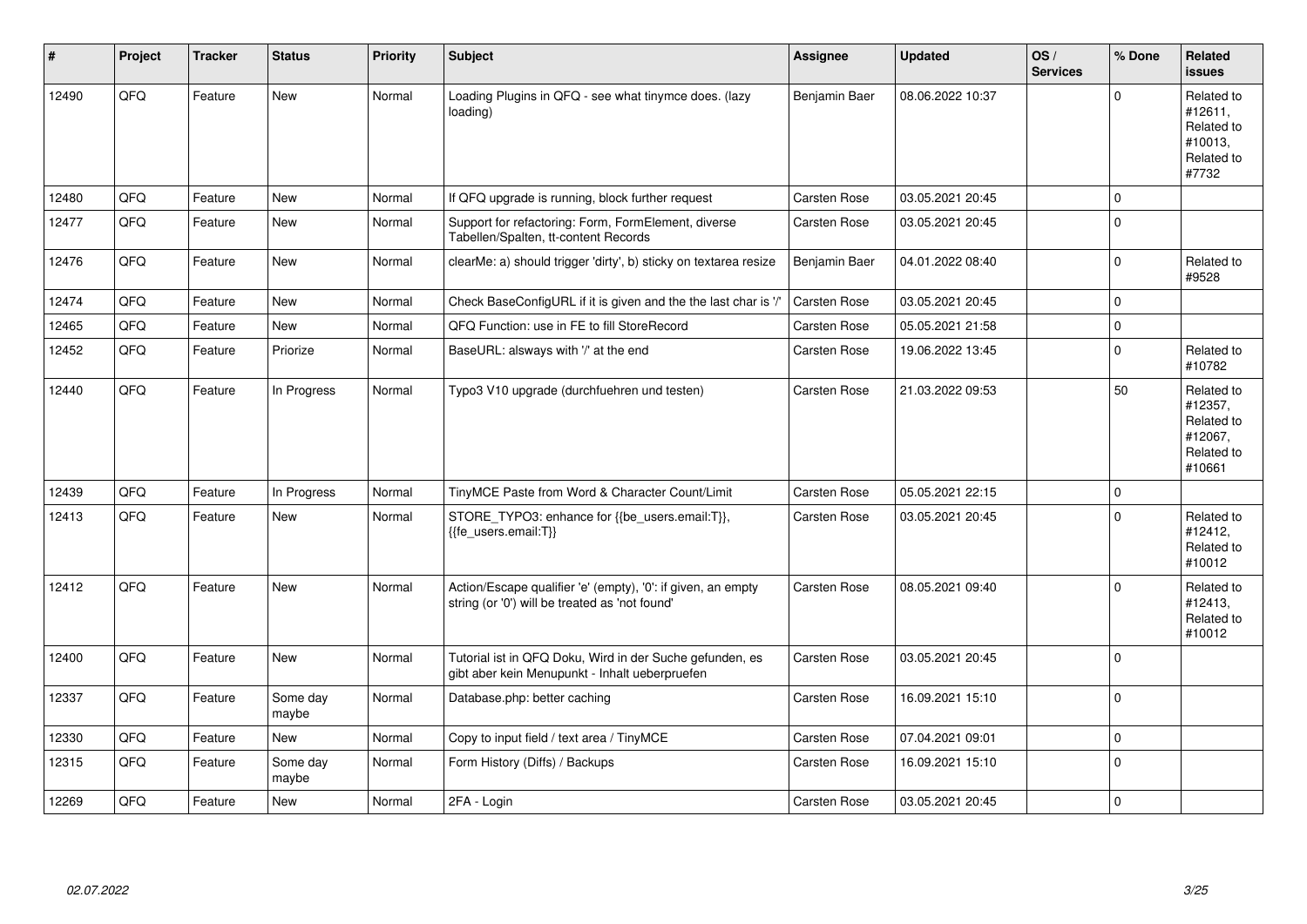| $\sharp$ | Project | <b>Tracker</b> | <b>Status</b> | <b>Priority</b> | Subject                                                                                              | <b>Assignee</b>                                        | <b>Updated</b>   | OS/<br><b>Services</b> | % Done         | Related<br>issues                                                           |                      |
|----------|---------|----------------|---------------|-----------------|------------------------------------------------------------------------------------------------------|--------------------------------------------------------|------------------|------------------------|----------------|-----------------------------------------------------------------------------|----------------------|
| 12262    | QFQ     | Feature        | ToDo          | Normal          | Form buttons on top: more customable                                                                 | Enis Nuredini                                          | 17.06.2022 10:44 |                        | $\Omega$       | Related to<br>#13945, Has<br>duplicate<br>#4046, Has<br>duplicate<br>#10080 |                      |
| 12163    | QFQ     | Feature        | <b>New</b>    | Normal          | Checkbox: table wrap                                                                                 | <b>Carsten Rose</b>                                    | 03.05.2021 20:51 |                        | $\mathbf 0$    |                                                                             |                      |
| 12162    | QFQ     | Feature        | New           | Normal          | FE.type=sendmail: personalized mailing (several mails) via<br>template                               | <b>Carsten Rose</b>                                    | 03.05.2021 20:45 |                        | $\Omega$       |                                                                             |                      |
| 12156    | QFQ     | Feature        | <b>New</b>    | Normal          | Form: Optional disable 'leave page'                                                                  |                                                        | 03.05.2021 20:45 |                        | $\mathbf 0$    |                                                                             |                      |
| 12146    | QFQ     | Feature        | <b>New</b>    | Normal          | Autocron Job: Anzeigen wann der naechste Job ausgefuehrt<br>wird, resp das er nicht ausgefuehrt wird | <b>Carsten Rose</b>                                    | 15.03.2021 15:23 |                        | $\Omega$       |                                                                             |                      |
| 12135    | QFQ     | Feature        | New           | Normal          | Subrecord: Notiz                                                                                     |                                                        | 24.04.2021 16:58 |                        | $\mathbf 0$    |                                                                             |                      |
| 12119    | QFQ     | Feature        | New           | Normal          | AS paged: error message missing if there ist no 'r' argument.                                        | <b>Carsten Rose</b>                                    | 03.05.2021 20:51 |                        | $\mathbf 0$    |                                                                             |                      |
| 12109    | QFQ     | Feature        | New           | Normal          | Donwload Link: Plain, SIP, Persistent Link, Peristent SIP -<br>new notation                          | <b>Carsten Rose</b>                                    | 03.05.2021 20:45 |                        | $\Omega$       | Related to<br>#12085                                                        |                      |
| 12039    | QFQ     | Feature        | New           | Normal          | Missing htmlSpecialChar() in pre processing on form submit                                           |                                                        | 18.02.2021 00:09 |                        | $\mathbf 0$    | Related to<br>#14320                                                        |                      |
| 12038    | QFQ     | Feature        | New           | Normal          | a) STORE_VAR: filenameOnlyStripUniq, b) SP:<br>QSTRIPUNIQ()                                          |                                                        | 17.02.2021 23:55 |                        | $\Omega$       |                                                                             |                      |
| 12024    | QFQ     | Feature        | <b>New</b>    | Normal          | Excel Export: text columns by default decode<br>htmlspeciachar()                                     | Carsten Rose                                           | 17.02.2021 23:55 |                        | $\mathbf 0$    | Related to<br>#12022                                                        |                      |
| 12023    | QFQ     | Feature        | New           | Normal          | MySQL Stored Precdure: QDECODESPECIALCHAR()                                                          | <b>Carsten Rose</b>                                    | 16.02.2021 11:16 |                        | $\mathbf 0$    | Related to<br>#12022                                                        |                      |
| 11980    | QFQ     | Feature        | In Progress   | Normal          | protected verzeichnis MUSS geschützt werden                                                          | <b>Carsten Rose</b>                                    | 07.09.2021 13:30 |                        | $\mathbf 0$    |                                                                             |                      |
| 11955    | QFQ     | Feature        | New           | Normal          | subrecord: new title option to set <th> attributes - e.g. to<br/>customize tablesorter options.</th> | attributes - e.g. to<br>customize tablesorter options. | Carsten Rose     | 03.05.2021 20:47       |                | $\Omega$                                                                    | Related to<br>#11775 |
| 11892    | QFQ     | Feature        | <b>New</b>    | Normal          | tablesorter: columns with links are hard to order - new<br>qualifier 'Y: <ord>'</ord>                | Enis Nuredini                                          | 23.03.2022 09:22 |                        | $\overline{0}$ |                                                                             |                      |
| 11775    | QFQ     | Feature        | New           | Normal          | Subrecord Tooltip pro Feld                                                                           | Carsten Rose                                           | 18.12.2020 15:22 |                        | $\Omega$       | Related to<br>#11955                                                        |                      |
| 11747    | QFQ     | Feature        | New           | Normal          | Maintenance Page with Redirect                                                                       | <b>Carsten Rose</b>                                    | 03.05.2021 20:47 |                        | $\Omega$       | Related to<br>#11741                                                        |                      |
| 11716    | QFQ     | Feature        | New           | Normal          | Form an beliebiger Stelle im Report anzeigen                                                         |                                                        | 09.12.2020 09:47 |                        | $\mathbf 0$    |                                                                             |                      |
| 11702    | QFQ     | Feature        | New           | Normal          | HTML Special Char makes no sense for 'allbut' if '&' is<br>forbidden                                 | <b>Carsten Rose</b>                                    | 07.12.2021 16:35 |                        | $\Omega$       | Related to<br>#5112,<br>Related to<br>#14320                                |                      |
| 11535    | QFG     | Feature        | New           | Normal          | Ability to create SQL columns in frontend QFQ forms                                                  |                                                        | 17.11.2020 12:11 |                        | $\overline{0}$ |                                                                             |                      |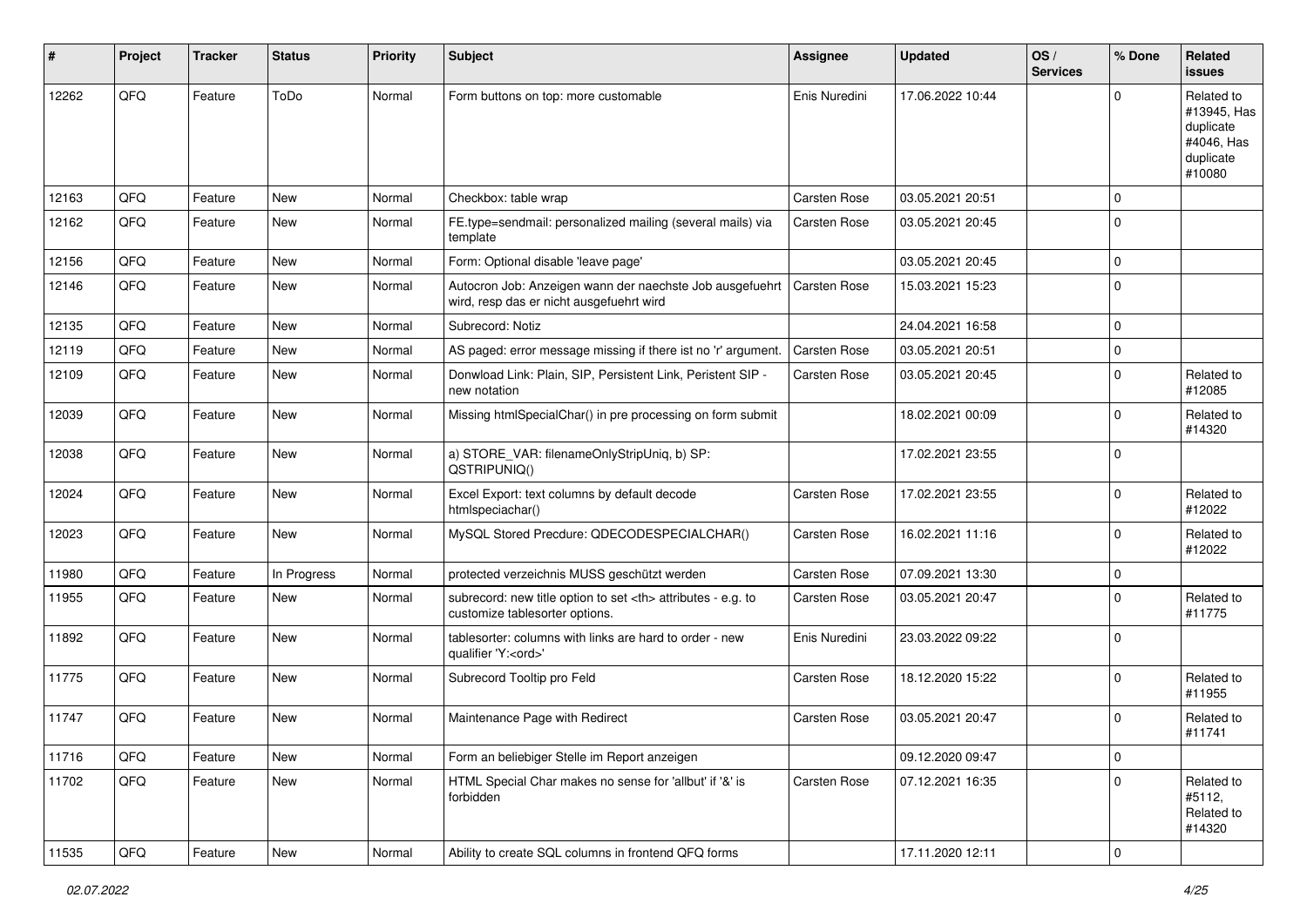| #     | Project | <b>Tracker</b> | <b>Status</b>     | <b>Priority</b> | <b>Subject</b>                                                       | <b>Assignee</b>     | <b>Updated</b>   | OS/<br><b>Services</b> | % Done         | Related<br>issues                            |
|-------|---------|----------------|-------------------|-----------------|----------------------------------------------------------------------|---------------------|------------------|------------------------|----------------|----------------------------------------------|
| 11534 | QFQ     | Feature        | New               | Normal          | Report: Action on selected rows - Table batchprocessing<br>feature   |                     | 18.11.2020 08:15 |                        | $\Omega$       |                                              |
| 11523 | QFQ     | Feature        | New               | Normal          | Mit dynamic Update erkennen, ob Upload gemacht wurde                 | <b>Carsten Rose</b> | 13.11.2020 15:07 |                        | $\Omega$       | Related to<br>#9533                          |
| 11516 | QFQ     | Feature        | New               | Normal          | Multi Page Form (Previous/Next Buttons)                              | <b>Carsten Rose</b> | 16.03.2021 17:52 |                        | $\Omega$       |                                              |
| 11504 | QFQ     | Feature        | New               | Normal          | Dynamic Update: Button text update for 'Save',' Close' &<br>'Delete' | Carsten Rose        | 12.11.2020 23:44 |                        | $\Omega$       |                                              |
| 11460 | QFQ     | Feature        | New               | Normal          | Easier creation of changelog: gitchangelog                           | Carsten Rose        | 12.06.2021 10:20 |                        | $\Omega$       | Related to<br>#13467                         |
| 11323 | QFQ     | Feature        | Some day<br>maybe | Normal          | Report Frontend Editor Modal + Codemirror                            | Carsten Rose        | 16.09.2021 15:10 |                        | $\Omega$       | Related to<br>#11036                         |
| 11322 | QFQ     | Feature        | Some day<br>maybe | Normal          | Form Element JSON - (multiline parameter field)                      | <b>Carsten Rose</b> | 16.09.2021 15:10 |                        | $\mathbf 0$    |                                              |
| 11320 | QFQ     | Feature        | Priorize          | Normal          | Typo3 Version 10 support                                             | Carsten Rose        | 05.05.2021 22:09 |                        | $\mathbf 0$    |                                              |
| 11217 | QFQ     | Feature        | Some day<br>maybe | Normal          | <b>Extend Script Functionality</b>                                   | Carsten Rose        | 16.09.2021 15:10 |                        | $\Omega$       |                                              |
| 11080 | QFQ     | Feature        | New               | Normal          | Send MQTT messages                                                   | <b>Carsten Rose</b> | 29.08.2020 19:49 |                        | $\Omega$       |                                              |
| 11076 | QFQ     | Feature        | In Progress       | Normal          | SELECT  AS _websocket                                                | <b>Carsten Rose</b> | 30.08.2020 17:49 |                        | $\mathbf 0$    |                                              |
| 11036 | QFQ     | Feature        | Some day<br>maybe | Normal          | inline report editor permissions                                     | Carsten Rose        | 16.09.2021 15:09 |                        | $\Omega$       | Related to<br>#11323                         |
| 10996 | QFQ     | Feature        | New               | Normal          | Download video via sip: no seek                                      | Carsten Rose        | 12.08.2020 14:18 |                        | $\mathbf 0$    |                                              |
| 10979 | QFQ     | Feature        | New               | Normal          | Ajax Calls an API - dataReport                                       | <b>Carsten Rose</b> | 11.05.2022 12:15 |                        | $\Omega$       |                                              |
| 10976 | QFQ     | Feature        | New               | Normal          | Excel Export Verbesserungen                                          | Carsten Rose        | 06.08.2020 10:56 |                        | $\Omega$       |                                              |
| 10874 | QFQ     | Feature        | New               | Normal          | Erstellen eines Foreign Keys in der Tabelle "FormElement"            |                     | 13.07.2020 10:11 |                        | $\Omega$       |                                              |
| 10819 | QFQ     | Feature        | New               | Normal          | Persistent SIP - second try                                          | Carsten Rose        | 29.06.2020 23:02 |                        | $\Omega$       | Related to<br>#6261                          |
| 10793 | QFQ     | Feature        | In Progress       | Normal          | <b>Update NPM Packages</b>                                           | Carsten Rose        | 07.09.2021 13:25 |                        | $30\,$         |                                              |
| 10782 | QFQ     | Feature        | Feedback          | Normal          | Tiny MCE: Image Upload                                               | Enis Nuredini       | 16.05.2022 23:16 |                        | $\Omega$       | Related to<br>#12452                         |
| 10763 | QFQ     | Feature        | New               | Normal          | form accessed and submitted despite logout?                          |                     | 16.06.2020 11:43 |                        | $\mathbf 0$    |                                              |
| 10745 | QFQ     | Feature        | Some day<br>maybe | Normal          | Tablesorter Excel Export                                             | Carsten Rose        | 16.09.2021 15:09 |                        |                |                                              |
| 10738 | QFQ     | Feature        | Some day<br>maybe | Normal          | CORS headers for external API requests                               |                     | 10.06.2020 14:00 |                        | $\overline{0}$ |                                              |
| 10716 | QFQ     | Feature        | Some day<br>maybe | Normal          | Business Logic mit Externen Skripten                                 | Carsten Rose        | 16.09.2021 15:10 |                        | $\mathbf 0$    | Related to<br>#10713,<br>Related to<br>#8217 |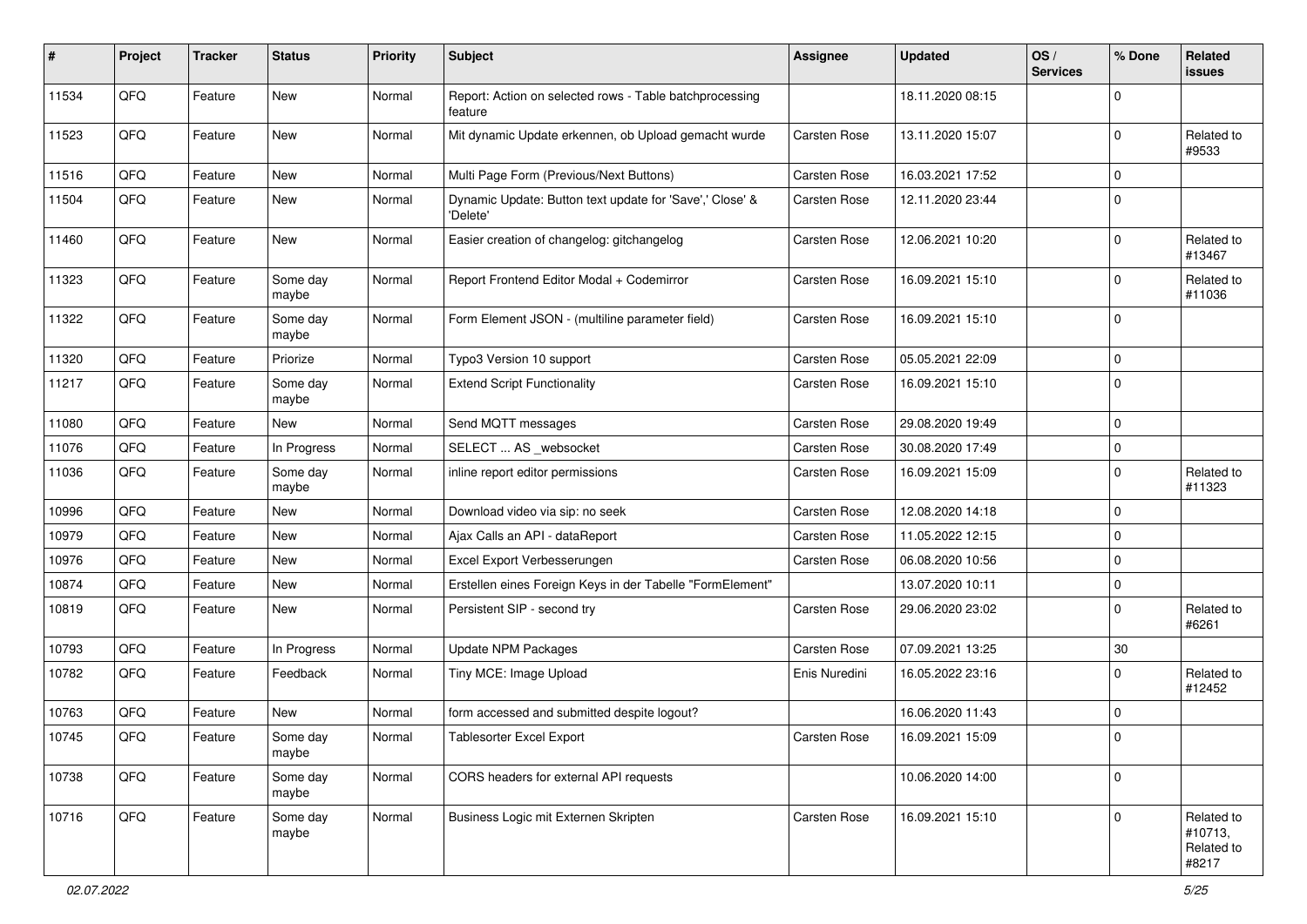| $\vert$ # | Project | <b>Tracker</b> | <b>Status</b>     | <b>Priority</b> | <b>Subject</b>                                                                           | Assignee            | <b>Updated</b>   | OS/<br><b>Services</b> | % Done       | Related<br><b>issues</b>                                               |
|-----------|---------|----------------|-------------------|-----------------|------------------------------------------------------------------------------------------|---------------------|------------------|------------------------|--------------|------------------------------------------------------------------------|
| 10714     | QFQ     | Feature        | <b>New</b>        | Normal          | multi Table Form                                                                         | Carsten Rose        | 16.03.2021 18:44 |                        | $\mathbf{0}$ |                                                                        |
| 10593     | QFQ     | Feature        | New               | Normal          | label2: text behind input element                                                        | <b>Carsten Rose</b> | 16.05.2020 10:57 |                        | $\mathbf 0$  |                                                                        |
| 10569     | QFQ     | Feature        | Priorize          | Normal          | link _blank more safe                                                                    | Enis Nuredini       | 25.03.2022 12:44 |                        | $\mathbf 0$  |                                                                        |
| 10463     | QFQ     | Feature        | <b>New</b>        | Normal          | Report _link: expliztes setzen von HTML Tags (Bedarf fuer<br>'data-selenium' & 'id')     | Enis Nuredini       | 23.03.2022 09:23 |                        | $\mathbf 0$  | Related to<br>#7648                                                    |
| 10443     | QFQ     | Feature        | In Progress       | Normal          | Konzept_api / _live                                                                      | Carsten Rose        | 07.05.2020 09:39 |                        | $\mathbf 0$  |                                                                        |
| 10384     | QFQ     | Feature        | New               | Normal          | Parameter Exchange QFQ Instances                                                         |                     | 07.05.2020 09:38 |                        | $\mathbf 0$  |                                                                        |
| 10345     | QFQ     | Feature        | <b>New</b>        | Normal          | Templates - Patterns QFQ Style                                                           |                     | 03.05.2021 21:01 |                        | $\mathbf 0$  | Related to<br>#10713                                                   |
| 10124     | QFQ     | Feature        | Feedback          | Normal          | qfq AAI-Login                                                                            | Karin Niffeler      | 07.05.2020 09:36 |                        | $\mathbf 0$  |                                                                        |
| 10119     | QFQ     | Feature        | New               | Normal          | Dropdown (selectlist) & Type Ahead: format and catagorize<br>list                        | <b>Carsten Rose</b> | 07.05.2020 09:36 |                        | $\mathbf 0$  |                                                                        |
| 10116     | QFQ     | Feature        | Some day<br>maybe | Normal          | TypeAhead: Tag - show inside 'input' element                                             | Carsten Rose        | 16.09.2021 15:09 |                        | $\mathbf 0$  |                                                                        |
| 10115     | QFQ     | Feature        | <b>New</b>        | Normal          | TypeAhead: static list                                                                   | Carsten Rose        | 26.02.2020 16:42 |                        | 100          |                                                                        |
| 10095     | QFQ     | Feature        | Some day<br>maybe | Normal          | Generic Gitlab Integration into QFQ                                                      | <b>Carsten Rose</b> | 16.09.2021 15:10 |                        | $\mathbf{0}$ |                                                                        |
| 10080     | QFQ     | Feature        | New               | Normal          | Popup on 'save' / 'close': configure dialog (answer<br>yes/no/cancle/)                   | Carsten Rose        | 28.03.2021 20:52 |                        | $\mathbf 0$  | Is duplicate<br>of #12262                                              |
| 10015     | QFQ     | Feature        | Priorize          | Normal          | Monospace in Textarea                                                                    | Carsten Rose        | 03.02.2020 13:40 |                        | $\pmb{0}$    |                                                                        |
| 10014     | QFQ     | Feature        | New               | Normal          | Manual.rst: describe behaviour and process order of<br>fillStoreVar, slaveId, sqlBefore, | <b>Carsten Rose</b> | 01.02.2020 22:31 |                        | $\Omega$     |                                                                        |
| 10013     | QFQ     | Feature        | Some day<br>maybe | Normal          | FE.typ=editor: CodeMirror                                                                | <b>Carsten Rose</b> | 08.06.2022 10:37 |                        | $\Omega$     | Related to<br>#12611,<br>Related to<br>#12490,<br>Related to<br>#7732  |
| 10012     | QFQ     | Feature        | Priorize          | Normal          | redirectAllMailTo: {{beEmail:T}}                                                         | Carsten Rose        | 08.05.2021 09:54 |                        | $\mathbf 0$  | Related to<br>#12412,<br>Related to<br>#12413,<br>Related to<br>#10011 |
| 10011     | QFQ     | Feature        | Priorize          | Normal          | Offer new STORE_TYPO3 Variable 'beUser', 'beEmail'                                       | Carsten Rose        | 08.05.2021 09:51 |                        | $\mathbf 0$  | Related to<br>#10012,<br>Related to<br>#12511                          |
| 10005     | QFQ     | Feature        | Priorize          | Normal          | Report / special column name:  AS calendar                                               | Carsten Rose        | 03.06.2020 17:28 |                        | $\mathbf 0$  |                                                                        |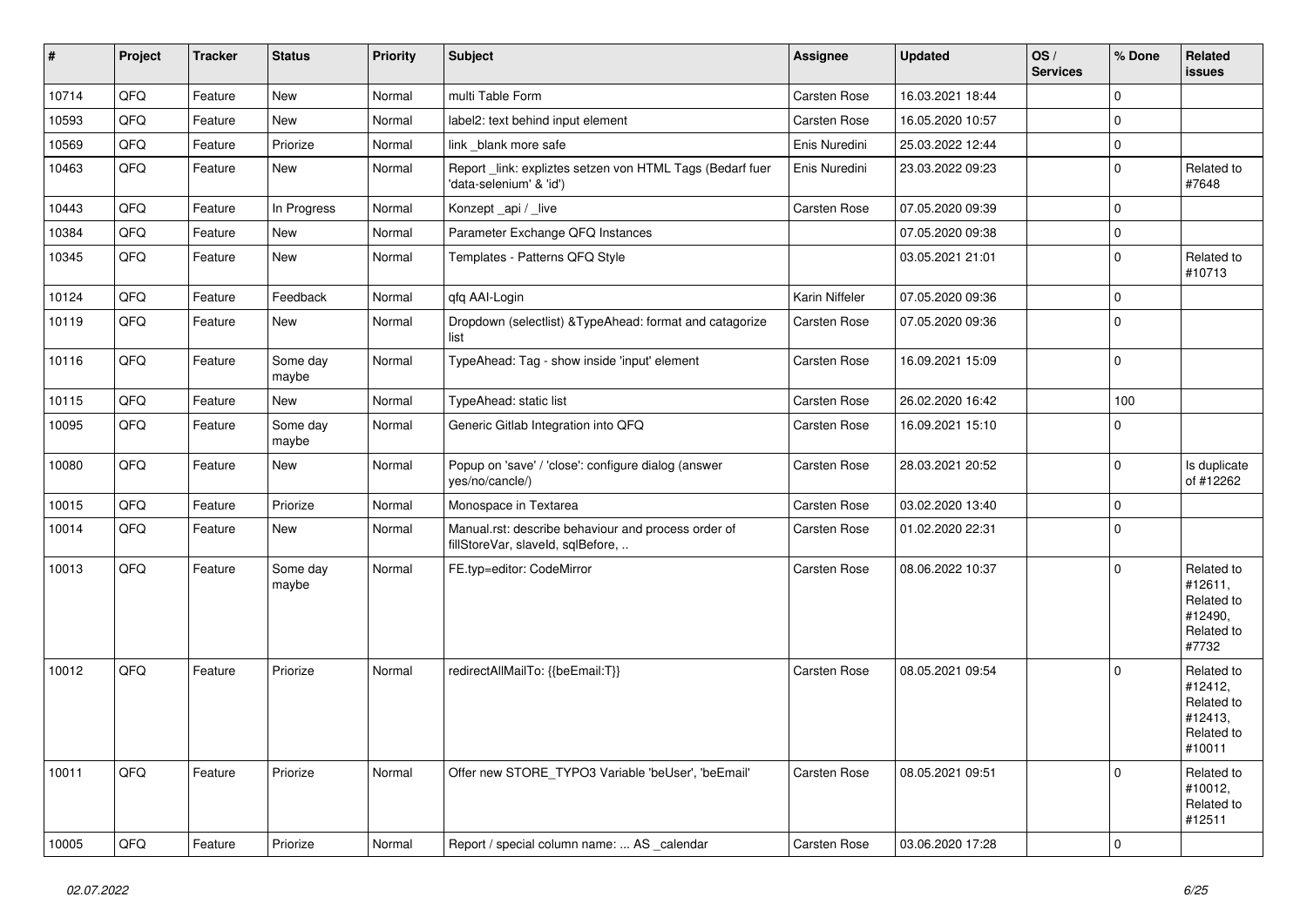| #     | <b>Project</b> | <b>Tracker</b> | <b>Status</b>     | <b>Priority</b> | <b>Subject</b>                                                                                                                        | Assignee            | <b>Updated</b>   | OS/<br><b>Services</b> | % Done       | Related<br><b>issues</b>                                             |
|-------|----------------|----------------|-------------------|-----------------|---------------------------------------------------------------------------------------------------------------------------------------|---------------------|------------------|------------------------|--------------|----------------------------------------------------------------------|
| 10003 | QFQ            | Feature        | Priorize          | Normal          | fieldset: stronger visualize group                                                                                                    | Benjamin Baer       | 12.02.2020 08:13 |                        | $\Omega$     |                                                                      |
| 9983  | QFQ            | Feature        | <b>New</b>        | Normal          | Report Notation: new keyword 'range'                                                                                                  | <b>Carsten Rose</b> | 01.02.2020 15:55 |                        | $\Omega$     |                                                                      |
| 9968  | QFQ            | Feature        | Priorize          | Normal          | Tooltip in Links for Developer                                                                                                        | <b>Carsten Rose</b> | 01.02.2020 23:17 |                        | $\Omega$     |                                                                      |
| 9928  | QFQ            | Feature        | Priorize          | Normal          | SpecialColumnName: a) Deprecated: ' AS "_+tag " ', b)<br>New: ' AS "_ <tag1><tag2>"</tag2></tag1>                                     | <b>Carsten Rose</b> | 01.02.2020 23:17 |                        | $\Omega$     | Related to<br>#9929                                                  |
| 9927  | QFQ            | Feature        | New               | Normal          | QFQ Update: a) Update nur machen wenn BE User<br>eingeloggt ist., b) Bei Fehler genaue Meldung welcher<br>Updateschritt Probleme hat. | <b>Carsten Rose</b> | 22.01.2020 12:59 |                        | $\Omega$     |                                                                      |
| 9900  | QFQ            | Feature        | Priorize          | Normal          | Generic API Call: tt-content record >> JSON                                                                                           | Carsten Rose        | 01.02.2020 10:13 |                        | $\Omega$     |                                                                      |
| 9853  | QFQ            | Feature        | New               | Normal          | Check das SQL / QFQ / Mail Logfile geschrieben wird                                                                                   |                     | 09.01.2020 11:15 |                        | $\Omega$     |                                                                      |
| 9811  | QFQ            | Feature        | New               | Normal          | Report: tag every n'th row                                                                                                            | <b>Carsten Rose</b> | 01.02.2020 23:22 |                        | $\mathbf 0$  |                                                                      |
| 9781  | QFQ            | Feature        | New               | Normal          | Button: CSS class to make buttons smaller                                                                                             | Carsten Rose        | 01.02.2020 23:22 |                        | $\Omega$     |                                                                      |
| 9777  | QFQ            | Feature        | New               | Normal          | Logging QFQ Variables                                                                                                                 | Carsten Rose        | 16.12.2019 17:17 |                        | $\Omega$     |                                                                      |
| 9707  | QFQ            | Feature        | New               | Normal          | SIP security: encode pageld and check pageld on decode                                                                                | Carsten Rose        | 01.02.2020 23:22 |                        | $\Omega$     |                                                                      |
| 9706  | QFQ            | Feature        | <b>New</b>        | Normal          | Multi File Upload (hidden template group)                                                                                             | <b>Carsten Rose</b> | 01.02.2020 23:22 |                        | $\Omega$     | Related to<br>#7521,<br>Related to<br>#5562.<br>Related to<br>#13330 |
| 9704  | QFQ            | Feature        | Some day<br>maybe | Normal          | Thumbnails Generieren beim Splitten von PDF Files                                                                                     | Carsten Rose        | 11.12.2019 16:01 |                        | $\Omega$     |                                                                      |
| 9668  | QFQ            | Feature        | Priorize          | Normal          | Form.mode: rename 'hidden' to 'hide'                                                                                                  | Carsten Rose        | 05.05.2021 22:14 |                        | $\Omega$     | Related to<br>#6437                                                  |
| 9602  | QFQ            | Feature        | New               | Normal          | Form definition as JSON                                                                                                               | Carsten Rose        | 01.02.2020 23:21 |                        | $\Omega$     | Related to<br>#9600                                                  |
| 9579  | QFQ            | Feature        | Some day<br>maybe | Normal          | Multiform with Process Row                                                                                                            | Carsten Rose        | 11.12.2019 16:01 |                        | $\Omega$     |                                                                      |
| 9537  | QFQ            | Feature        | New               | Normal          | FormEditor: Edit fieldset in FrontEnd                                                                                                 | Carsten Rose        | 01.02.2020 23:22 |                        | $\mathbf 0$  |                                                                      |
| 9394  | QFQ            | Feature        | Priorize          | Normal          | REST: allow for non numerical ids in get requests                                                                                     | <b>Carsten Rose</b> | 05.05.2021 22:10 |                        | $\mathbf 0$  |                                                                      |
| 9352  | QFQ            | Feature        | New               | Normal          | FE 'Native' fire slaveld, sqlAfter, sqllns                                                                                            | Carsten Rose        | 01.02.2020 23:22 |                        | $\Omega$     |                                                                      |
| 9348  | QFQ            | Feature        | <b>New</b>        | Normal          | defaultThumbnailSize: pre render thumbnails                                                                                           | <b>Carsten Rose</b> | 12.06.2021 09:05 |                        | $\mathbf{0}$ |                                                                      |
| 9346  | QFQ            | Feature        | Priorize          | Normal          | beforeSave: check if an upload is given                                                                                               | Carsten Rose        | 11.06.2021 21:18 |                        | $\Omega$     |                                                                      |
| 9221  | QFQ            | Feature        | New               | Normal          | typeAhead: Zeichenlimite ausschalten                                                                                                  | Carsten Rose        | 29.06.2022 22:36 |                        | $\mathbf 0$  |                                                                      |
| 9208  | QFQ            | Feature        | New               | Normal          | Manage 'recent' records                                                                                                               | <b>Carsten Rose</b> | 01.02.2020 23:22 |                        | $\mathbf 0$  |                                                                      |
| 9136  | QFQ            | Feature        | New               | Normal          | Create ZIP files with dynamic PDFs                                                                                                    | <b>Carsten Rose</b> | 01.02.2020 23:22 |                        | $\mathbf 0$  |                                                                      |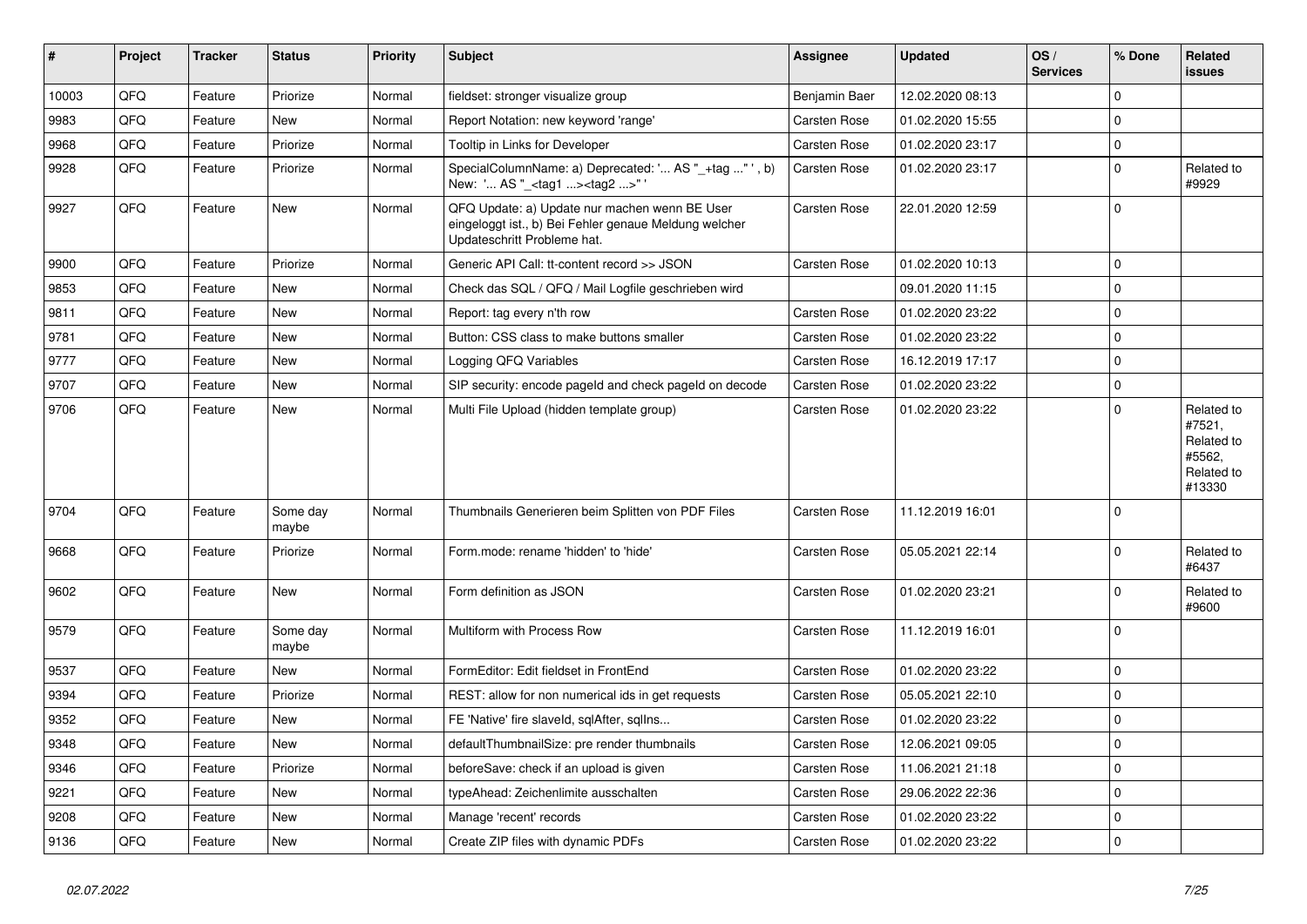| $\#$ | Project | <b>Tracker</b> | <b>Status</b>     | <b>Priority</b> | <b>Subject</b>                                                                                         | <b>Assignee</b>      | <b>Updated</b>   | OS/<br><b>Services</b> | % Done      | Related<br>issues    |
|------|---------|----------------|-------------------|-----------------|--------------------------------------------------------------------------------------------------------|----------------------|------------------|------------------------|-------------|----------------------|
| 9135 | QFQ     | Feature        | Priorize          | Normal          | Progress Bar generic / replace old hourglass download<br>popup                                         | Benjamin Baer        | 03.01.2022 07:43 |                        | O           |                      |
| 9130 | QFQ     | Feature        | Some day<br>maybe | Normal          | tablesorter: Automatic Row numbering / Zeilenummer                                                     | <b>Benjamin Baer</b> | 01.02.2020 23:22 |                        | $\mathbf 0$ |                      |
| 9129 | QFQ     | Feature        | New               | Normal          | sqlValidate: Message as notification, not as error                                                     | Carsten Rose         | 01.02.2020 23:22 |                        | $\Omega$    | Related to<br>#9128  |
| 9128 | QFQ     | Feature        | New               | Normal          | Error Message: not replaced variables- a) replace back to<br>'{{', b) underline                        | <b>Carsten Rose</b>  | 01.02.2020 23:22 |                        | $\mathbf 0$ | Related to<br>#9129  |
| 8975 | QFQ     | Feature        | New               | Normal          | Report Notation: 2.0                                                                                   | <b>Carsten Rose</b>  | 01.02.2020 23:22 |                        | $\mathbf 0$ | Related to<br>#8963  |
| 8963 | QFQ     | Feature        | Priorize          | Normal          | Setting values in a store: flexible way                                                                | <b>Carsten Rose</b>  | 05.05.2021 22:10 |                        | $\Omega$    | Related to<br>#8975  |
| 8894 | QFQ     | Feature        | Some day<br>maybe | Normal          | Documentation Tags Usable in QFQ Application                                                           | <b>Carsten Rose</b>  | 11.12.2019 16:01 |                        | $\Omega$    |                      |
| 8892 | QFQ     | Feature        | Some day<br>maybe | Normal          | Display and Edit SQL Comments in Form Editor                                                           | Carsten Rose         | 11.12.2019 16:01 |                        | $\Omega$    |                      |
| 8806 | QFQ     | Feature        | <b>New</b>        | Normal          | SQL Function nl2br                                                                                     | <b>Carsten Rose</b>  | 01.02.2020 23:22 |                        | $\mathbf 0$ |                      |
| 8719 | QFQ     | Feature        | New               | Normal          | extraButtonLock: add support for 0/1                                                                   | <b>Carsten Rose</b>  | 01.02.2020 23:22 |                        | $\mathbf 0$ |                      |
| 8702 | QFQ     | Feature        | New               | Normal          | Load Record which is locked: missing user info                                                         | Carsten Rose         | 11.12.2019 16:16 |                        | $\Omega$    | Related to<br>#9789  |
| 8586 | QFQ     | Feature        | Some day<br>maybe | Normal          | QFQ: Enhance Error message for 'record not found'                                                      | Carsten Rose         | 16.09.2021 15:10 |                        | $\Omega$    |                      |
| 8585 | QFQ     | Feature        | Priorize          | Normal          | Enhance Error message for 'unknown form'                                                               | <b>Carsten Rose</b>  | 01.02.2020 10:13 |                        | $\mathbf 0$ |                      |
| 8584 | QFQ     | Feature        | Priorize          | Normal          | FE 'Action' - never assign to Container (except Template<br>Group)                                     | <b>Carsten Rose</b>  | 01.02.2020 10:13 |                        | $\Omega$    |                      |
| 8522 | QFQ     | Feature        | Some day<br>maybe | Normal          | build QFQ - npm warnings                                                                               | Benjamin Baer        | 01.02.2020 23:19 |                        | 50          |                      |
| 8520 | QFQ     | Feature        | Some day<br>maybe | Normal          | Bring QFQ to Composer                                                                                  | <b>Carsten Rose</b>  | 16.09.2021 15:10 |                        | $\Omega$    |                      |
| 8336 | QFQ     | Feature        | New               | Normal          | Form > modified > Close New: a) Optional disable popup, b)<br>custom text, c) mode on save: close stay | Carsten Rose         | 01.02.2020 23:22 |                        | $\Omega$    | Related to<br>#8335  |
| 8277 | QFQ     | Feature        | Priorize          | Normal          | fe.parameter.default=                                                                                  | Carsten Rose         | 01.02.2020 23:17 |                        | $\Omega$    | Related to<br>#8113  |
| 8217 | QFQ     | Feature        | New               | Normal          | if-elseif-else construct                                                                               | Carsten Rose         | 16.03.2021 18:41 |                        | $\mathbf 0$ | Related to<br>#10716 |
| 8187 | QFQ     | Feature        | New               | Normal          | Subrecord: enable/hide new button - make new/edit/delete<br>customizeable.                             | Carsten Rose         | 06.03.2021 18:44 |                        | $\mathbf 0$ | Related to<br>#11326 |
| 8101 | QFQ     | Feature        | Some day<br>maybe | Normal          | Password hash: support further hashing methods                                                         | Carsten Rose         | 16.09.2021 15:10 |                        | $\mathbf 0$ |                      |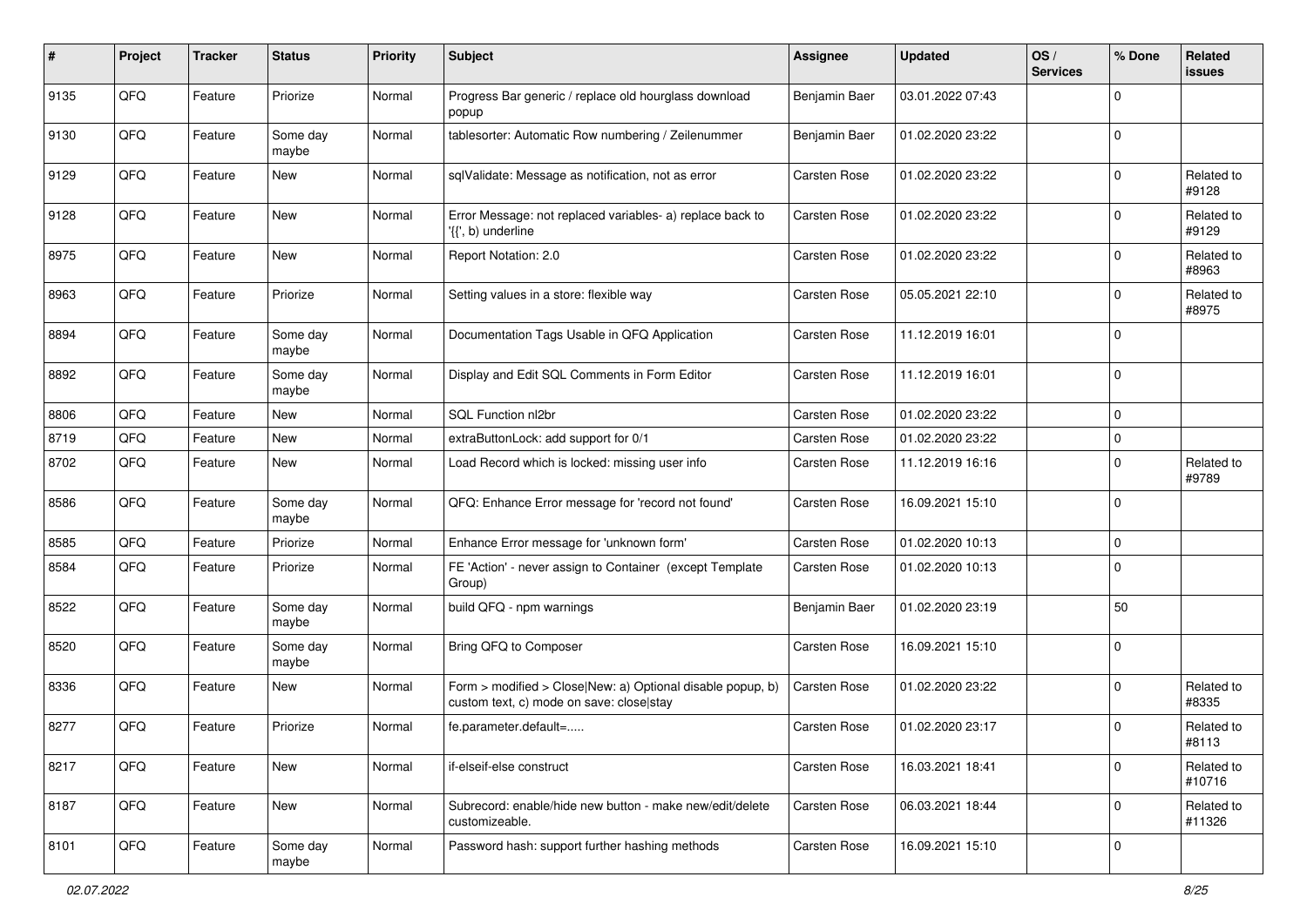| $\vert$ # | Project | <b>Tracker</b> | <b>Status</b>     | <b>Priority</b> | <b>Subject</b>                                                          | <b>Assignee</b> | <b>Updated</b>   | OS/<br><b>Services</b> | % Done      | Related<br>issues                                                      |
|-----------|---------|----------------|-------------------|-----------------|-------------------------------------------------------------------------|-----------------|------------------|------------------------|-------------|------------------------------------------------------------------------|
| 8089      | QFQ     | Feature        | New               | Normal          | Copy/Paste for FormElements                                             | Carsten Rose    | 01.02.2020 23:22 |                        | $\Omega$    |                                                                        |
| 8056      | QFQ     | Feature        | Some day<br>maybe | Normal          | Termin Organisation (Reservation)                                       |                 | 01.02.2020 23:19 |                        | 0           | Related to<br>#8658                                                    |
| 8044      | QFQ     | Feature        | Priorize          | Normal          | Transaction: a) Form, b) Report                                         | Carsten Rose    | 05.05.2021 22:14 |                        | $\Omega$    | Related to<br>#8043                                                    |
| 8034      | QFQ     | Feature        | Priorize          | Normal          | FormElement 'data': 22.22.2222 should not be accepted                   | Carsten Rose    | 01.02.2020 10:13 |                        | $\Omega$    |                                                                        |
| 7965      | QFQ     | Feature        | Priorize          | Normal          | Input type 'text' with visual format - currency                         | Benjamin Baer   | 03.01.2022 07:45 |                        | 0           |                                                                        |
| 7924      | QFQ     | Feature        | New               | Normal          | Radio/Checkbox with Tooltip                                             | Carsten Rose    | 01.02.2020 23:22 |                        | $\Omega$    |                                                                        |
| 7921      | QFQ     | Feature        | Some day<br>maybe | Normal          | Rest API Export: URL kuerzer machen                                     |                 | 01.02.2020 23:19 |                        | $\Omega$    |                                                                        |
| 7920      | QFQ     | Feature        | New               | Normal          | FE: Syntax Highlight, Zeinlenumbruch                                    | Carsten Rose    | 01.02.2020 10:03 |                        | $\mathbf 0$ |                                                                        |
| 7812      | QFQ     | Feature        | New               | Normal          | FE 'Subrecord' - new option 'subrecordShowFilter',<br>'subrecordPaging' | Carsten Rose    | 01.02.2020 23:22 |                        | $\mathbf 0$ |                                                                        |
| 7732      | QFQ     | Feature        | Some day<br>maybe | Normal          | Javascript: Lazy Loading der add on libs                                | Benjamin Baer   | 08.06.2022 10:38 |                        | $\Omega$    | Related to<br>#12611,<br>Related to<br>#12490,<br>Related to<br>#10013 |
| 7730      | QFQ     | Feature        | Priorize          | Normal          | SELECT Box: title in between                                            | Benjamin Baer   | 01.02.2020 23:22 |                        | $\mathbf 0$ |                                                                        |
| 7683      | QFQ     | Feature        | New               | Normal          | Special column names in '{{ SELECT  AS _link }}' should<br>be detected  | Carsten Rose    | 01.02.2020 23:21 |                        | $\mathbf 0$ |                                                                        |
| 7681      | QFQ     | Feature        | New               | Normal          | Optional switch off 'check for modified record'                         | Carsten Rose    | 01.02.2020 23:21 |                        | $\Omega$    |                                                                        |
| 7660      | QFQ     | Feature        | <b>New</b>        | Normal          | IMAP: import mails to DB, move / delete mails                           | Carsten Rose    | 01.02.2020 09:52 |                        | 0           |                                                                        |
| 7630      | QFQ     | Feature        | Priorize          | Normal          | detailed error message for simple upload                                | Carsten Rose    | 01.02.2020 10:13 |                        | $\Omega$    |                                                                        |
| 7522      | QFQ     | Feature        | Priorize          | Normal          | Inserting default index.html to folder (Avoid Apache Indexing)          | Carsten Rose    | 01.02.2020 10:13 |                        | $\mathbf 0$ |                                                                        |
| 7521      | QFQ     | Feature        | New               | Normal          | TemplateGroup: fe.type=upload                                           | Carsten Rose    | 01.02.2020 23:21 |                        | $\Omega$    | Related to<br>#9706                                                    |
| 7520      | QFQ     | Feature        | New               | Normal          | QR Code:  AS _qr ( AS _link)                                            | Carsten Rose    | 01.02.2020 23:22 |                        | $\mathbf 0$ |                                                                        |
| 7519      | QFQ     | Feature        | New               | Normal          | Select: Multi                                                           | Carsten Rose    | 01.02.2020 23:22 |                        | $\Omega$    |                                                                        |
| 7481      | QFQ     | Feature        | New               | Normal          | Detect 'BaseUrl' automatically                                          | Carsten Rose    | 01.02.2020 23:21 |                        | $\mathbf 0$ |                                                                        |
| 7480      | QFQ     | Feature        | New               | Normal          | Record History (Undo / Redo)                                            | Carsten Rose    | 11.12.2019 16:16 |                        | $\mathbf 0$ | Related to<br>#2361                                                    |
| 7453      | QFQ     | Feature        | Some day<br>maybe | Normal          | import / export forms QFQ                                               | Carsten Rose    | 16.09.2021 15:10 |                        | $\mathbf 0$ |                                                                        |
| 7452      | QFQ     | Feature        | Some day<br>maybe | Normal          | automate deployment new QFQ version                                     | Carsten Rose    | 16.09.2021 15:10 |                        | 0           |                                                                        |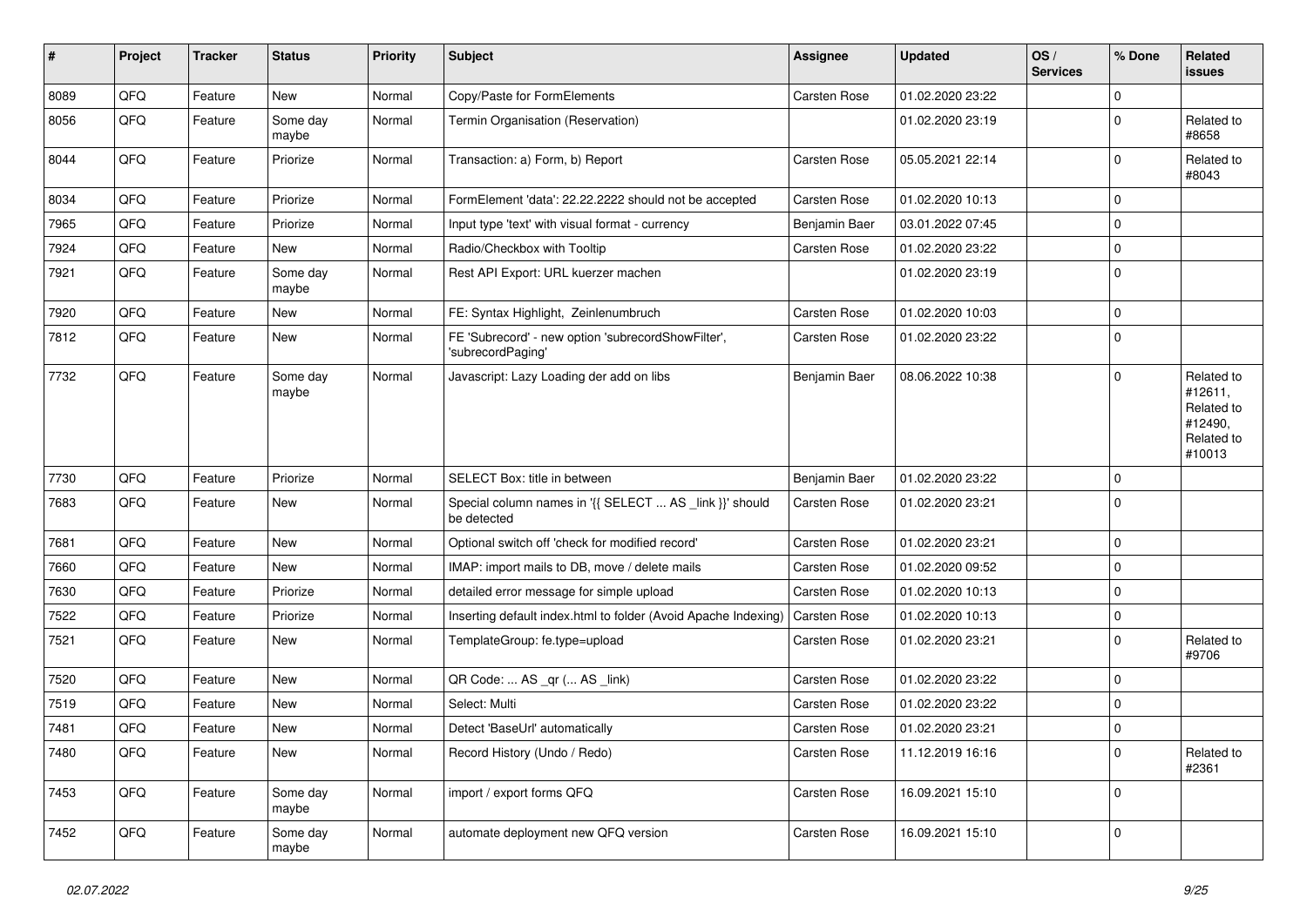| #    | Project | <b>Tracker</b> | <b>Status</b>     | <b>Priority</b> | Subject                                                                                        | <b>Assignee</b>     | <b>Updated</b>   | OS/<br><b>Services</b> | % Done      | Related<br>issues         |
|------|---------|----------------|-------------------|-----------------|------------------------------------------------------------------------------------------------|---------------------|------------------|------------------------|-------------|---------------------------|
| 7342 | QFQ     | Feature        | New               | Normal          | add content $=$ hide this                                                                      | Carsten Rose        | 01.02.2020 23:21 |                        | 0           |                           |
| 7336 | QFQ     | Feature        | Some day<br>maybe | Normal          | PDF Upload: disallow PDFs with specific Meta information                                       | <b>Carsten Rose</b> | 11.12.2019 16:01 |                        | 0           |                           |
| 7290 | QFQ     | Feature        | Priorize          | Normal          | FormEditor: title as textarea if LEN(title)>60                                                 | Carsten Rose        | 01.02.2020 10:13 |                        | 0           | Blocked by<br>#7682       |
| 7280 | QFQ     | Feature        | <b>New</b>        | Normal          | recently used table                                                                            | Carsten Rose        | 01.02.2020 23:21 |                        | $\Omega$    |                           |
| 7278 | QFQ     | Feature        | Some day<br>maybe | Normal          | Form: Wert vordefinieren der immer gesetzt wird                                                |                     | 02.05.2021 09:27 |                        | $\mathbf 0$ |                           |
| 7239 | QFQ     | Feature        | <b>New</b>        | Normal          | TinyMCE: html tag whitelist                                                                    | <b>Carsten Rose</b> | 01.02.2020 23:21 |                        | 0           | Related to<br>#14320      |
| 7229 | QFQ     | Feature        | Some day<br>maybe | Normal          | New FormElement.type: Button                                                                   |                     | 01.02.2021 12:32 |                        | 0           |                           |
| 7217 | QFQ     | Feature        | Priorize          | Normal          | Download: notice User if `_sip=?` is missing                                                   | <b>Carsten Rose</b> | 01.02.2020 10:13 |                        | 0           |                           |
| 7175 | QFQ     | Feature        | New               | Normal          | Upload: md5 hash as filename                                                                   | <b>Carsten Rose</b> | 01.02.2020 23:21 |                        | $\mathbf 0$ |                           |
| 7119 | QFQ     | Feature        | <b>New</b>        | Normal          | Upload: scaleDownWidth, scaleDownHeight                                                        | <b>Carsten Rose</b> | 01.02.2020 23:21 |                        | $\mathbf 0$ |                           |
| 7109 | QFQ     | Feature        | <b>New</b>        | Normal          | Dynamic Updates: row/element hide                                                              | <b>Carsten Rose</b> | 01.02.2020 23:22 |                        | 0           | Has<br>duplicate<br>#4081 |
| 7108 | QFQ     | Feature        | Some day<br>maybe | Normal          | QFQ Wrap Elements                                                                              |                     | 11.12.2019 16:01 |                        | $\Omega$    |                           |
| 7107 | QFQ     | Feature        | Some day<br>maybe | Normal          | Showcase Registration Tool: Anmeldung / Administration :<br>Liste Anmeldungen / Emaileinaldung | <b>Carsten Rose</b> | 11.12.2019 16:01 |                        | $\Omega$    |                           |
| 7106 | QFQ     | Feature        | Some day<br>maybe | Normal          | Beispiel Nummerierung von Rows in Report                                                       |                     | 11.12.2019 16:01 |                        | $\Omega$    |                           |
| 7105 | QFQ     | Feature        | Some day<br>maybe | Normal          | Beispiel wie man in einer zweiten Tabelle speichert.                                           |                     | 11.12.2019 16:01 |                        | $\Omega$    |                           |
| 7104 | QFQ     | Feature        | Some day<br>maybe | Normal          | Manual: hint about escaping if '\r' appears in mail body                                       |                     | 11.12.2019 16:01 |                        | 0           |                           |
| 7102 | QFQ     | Feature        | New               | Normal          | Comment sign in report: '#' and '--'                                                           | <b>Carsten Rose</b> | 01.02.2020 23:21 |                        | $\mathbf 0$ |                           |
| 7100 | QFQ     | Feature        | Some day<br>maybe | Normal          | Download: log access, max downloads, time limit                                                |                     | 01.02.2020 23:19 |                        | $\Omega$    |                           |
| 7099 | QFQ     | Feature        | <b>New</b>        | Normal          | Redesign FormEditor                                                                            | <b>Carsten Rose</b> | 01.02.2020 23:21 |                        | $\Omega$    |                           |
| 6998 | QFQ     | Feature        | Priorize          | Normal          | Form: with debug=on show column information as tooltip of<br>column label                      | Carsten Rose        | 01.02.2020 10:13 |                        | $\mathbf 0$ |                           |
| 6992 | QFQ     | Feature        | Some day<br>maybe | Normal          | DB exception: Syntax Highlight                                                                 |                     | 11.12.2019 16:01 |                        | 0           | Related to<br>#5450       |
| 6972 | QFQ     | Feature        | Some day<br>maybe | Normal          | Fabric Clipboard / cross browser tab                                                           | Benjamin Baer       | 01.02.2020 23:21 |                        | 0           |                           |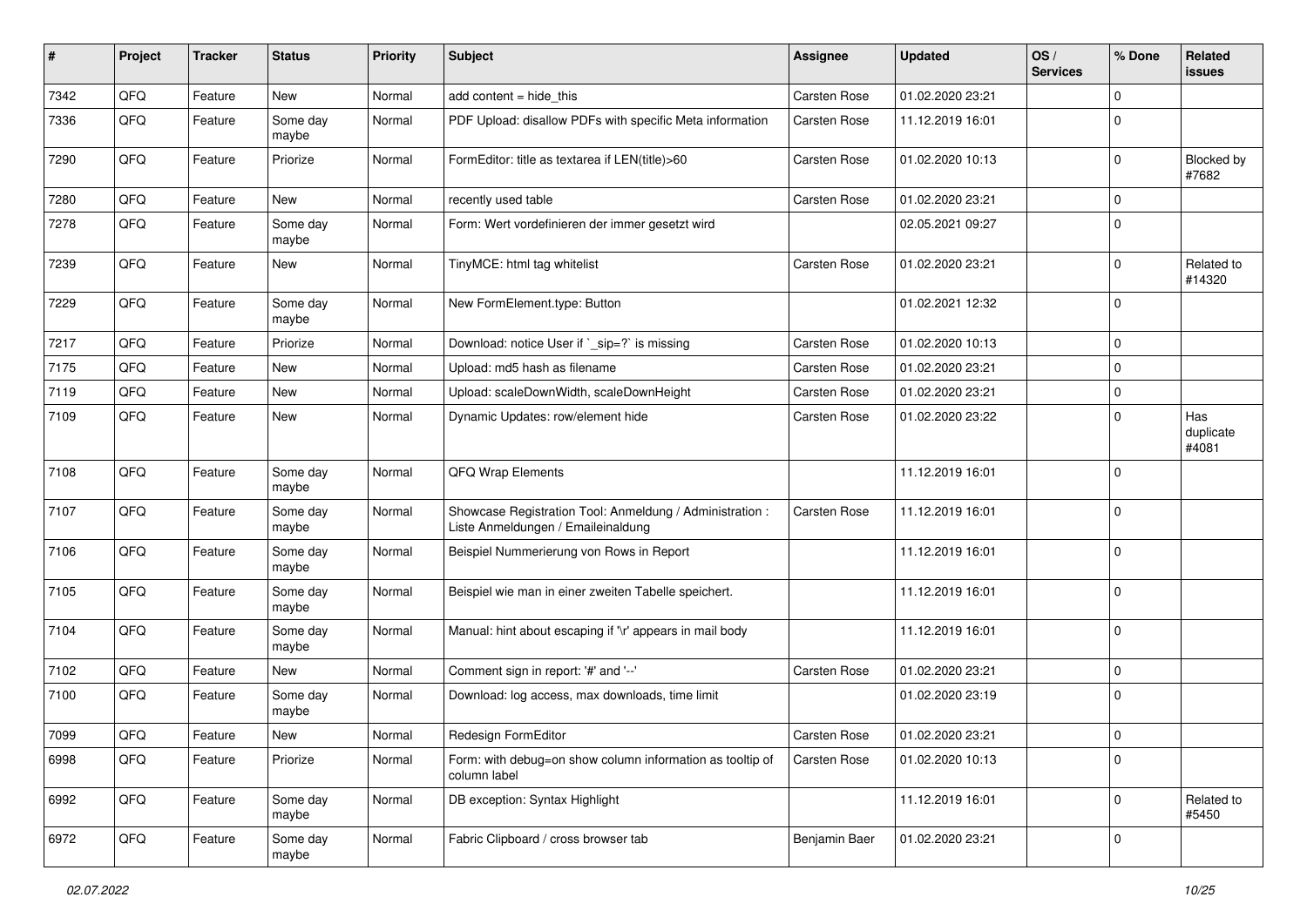| $\vert$ # | Project | <b>Tracker</b> | <b>Status</b>     | <b>Priority</b> | <b>Subject</b>                                                                                                             | Assignee            | <b>Updated</b>   | OS/<br><b>Services</b> | % Done      | Related<br><b>issues</b>                    |
|-----------|---------|----------------|-------------------|-----------------|----------------------------------------------------------------------------------------------------------------------------|---------------------|------------------|------------------------|-------------|---------------------------------------------|
| 6970      | QFQ     | Feature        | Some day<br>maybe | Normal          | tablesorter: default fuer 'sortReset' aendern von 'Ctrl' zu 'Alt'                                                          | Benjamin Baer       | 01.02.2020 23:21 |                        | $\Omega$    |                                             |
| 6870      | QFQ     | Feature        | Priorize          | Normal          | Click on 'link' triggers an API call                                                                                       | Benjamin Baer       | 03.01.2022 08:25 |                        | $\Omega$    |                                             |
| 6855      | QFQ     | Feature        | <b>New</b>        | Normal          | With {{feUser:U}}!={{feUser:T}}: Save / Delete: only possible<br>with {{feUserSave:U}}='yes' and '{{feUserDelete:U}}='yes' | <b>Carsten Rose</b> | 01.02.2020 23:21 |                        | $\Omega$    |                                             |
| 6801      | QFQ     | Feature        | Priorize          | Normal          | Fabric: Maximize / FullIscreen                                                                                             | Benjamin Baer       | 21.03.2022 09:56 |                        | $\Omega$    |                                             |
| 6765      | QFQ     | Feature        | New               | Normal          | Moeglichkeit via QFQ eigene Logs zu schreiben                                                                              | <b>Carsten Rose</b> | 01.02.2020 23:21 |                        | $\Omega$    |                                             |
| 6723      | QFQ     | Feature        | New               | Normal          | Report QFQ Installation and Version                                                                                        | <b>Carsten Rose</b> | 12.06.2021 09:07 |                        | $\mathbf 0$ |                                             |
| 6715      | QFQ     | Feature        | Some day<br>maybe | Normal          | Code-Refactoring: dbArray vereinheitlichen                                                                                 | <b>Carsten Rose</b> | 11.12.2019 16:02 |                        | $\mathbf 0$ |                                             |
| 6704      | QFQ     | Feature        | Some day<br>maybe | Normal          | Upload Mode: Bilder in Notizen rechts sollen aktuellen<br>Upload repräsentieren.                                           |                     | 01.02.2020 23:19 |                        | $\Omega$    | Related to<br>#3264                         |
| 6609      | QFQ     | Feature        | <b>New</b>        | Normal          | Formlet: JSON API erweitern                                                                                                | <b>Carsten Rose</b> | 01.02.2020 23:21 |                        | 50          |                                             |
| 6602      | QFQ     | Feature        | <b>New</b>        | Normal          | Formlet: in Report auf Mausklick ein mini-form oeffnen                                                                     | <b>Carsten Rose</b> | 11.12.2019 16:16 |                        | $\Omega$    |                                             |
| 6594      | QFQ     | Feature        | <b>New</b>        | Normal          | Excel: on download, check if there is a valid sip                                                                          | <b>Carsten Rose</b> | 01.02.2020 23:21 |                        | $\Omega$    |                                             |
| 6515      | QFQ     | Feature        | Some day<br>maybe | Normal          | Formular: Felder dynamisch ein/ausblenden                                                                                  |                     | 11.12.2019 16:02 |                        | $\Omega$    |                                             |
| 6437      | QFQ     | Feature        | New               | Normal          | Neuer Mode Button bei FormElementen                                                                                        | <b>Carsten Rose</b> | 01.02.2020 23:21 |                        | $\Omega$    | Related to<br>#9668.<br>Blocked by<br>#9678 |
| 6299      | QFQ     | Feature        | Some day<br>maybe | Normal          | Attack detection: log table with invalid SIP access                                                                        |                     | 11.12.2019 16:02 |                        | $\Omega$    | Related to<br>#3947                         |
| 6292      | QFQ     | Feature        | New               | Normal          | Download: File speichern mit Hash aber original Filename in<br>der Datenbank vermerken fuer Downloads                      | <b>Carsten Rose</b> | 01.02.2020 23:21 |                        | $\Omega$    |                                             |
| 6289      | QFQ     | Feature        | New               | Normal          | Form: Log                                                                                                                  | <b>Carsten Rose</b> | 01.02.2020 23:21 |                        | $\mathbf 0$ |                                             |
| 6288      | QFQ     | Feature        | Some dav<br>maybe | Normal          | Best Practice: Erklaeren wie man ein Formular ganz in<br>'weiss' erstellen kann                                            |                     | 11.12.2019 16:02 |                        | $\Omega$    |                                             |
| 6261      | QFQ     | Feature        | New               | Normal          | <b>Persistent SIP</b>                                                                                                      | <b>Carsten Rose</b> | 12.06.2021 09:07 |                        | $\Omega$    | Related to<br>#10819                        |
| 6250      | QFQ     | Feature        | In Progress       | Normal          | Enhance layout: a) Subrecord, b) Subrecord-Title                                                                           | Carsten Rose        | 01.02.2020 23:22 |                        | $\Omega$    | Related to<br>#5391                         |
| 6224      | QFQ     | Feature        | Priorize          | Normal          | Dynamic update: fade in/out fields                                                                                         | Benjamin Baer       | 21.03.2022 09:50 |                        | $\Omega$    |                                             |
| 6084      | QFQ     | Feature        | Some day<br>maybe | Normal          | New escape type: 'D' - convert date                                                                                        |                     | 01.02.2020 23:19 |                        | $\Omega$    |                                             |
| 6083      | QFQ     | Feature        | Some day<br>maybe | Normal          | Dynamic Update: Value Check via SQL                                                                                        |                     | 11.12.2019 16:02 |                        | $\mathbf 0$ |                                             |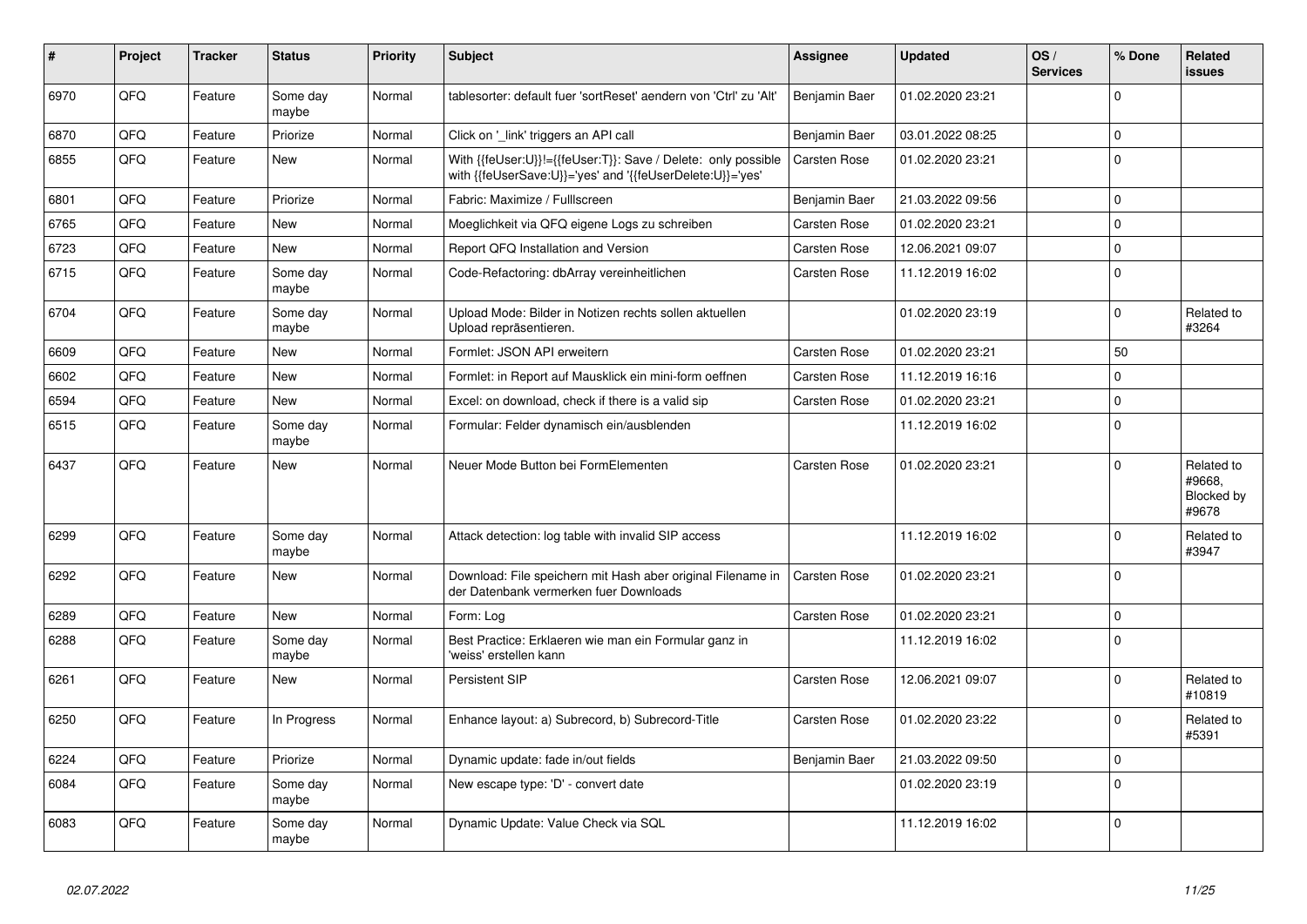| #    | Project | <b>Tracker</b> | <b>Status</b>     | <b>Priority</b> | <b>Subject</b>                                                                    | Assignee            | <b>Updated</b>   | OS/<br><b>Services</b> | % Done      | Related<br>issues                           |
|------|---------|----------------|-------------------|-----------------|-----------------------------------------------------------------------------------|---------------------|------------------|------------------------|-------------|---------------------------------------------|
| 5983 | QFQ     | Feature        | Some day<br>maybe | Normal          | Form Submit (save & update): normalize date/-time FE                              | Carsten Rose        | 01.02.2020 23:19 |                        | $\Omega$    |                                             |
| 5942 | QFQ     | Feature        | Priorize          | Normal          | 'L' and 'type': append to links, generate via '_link' by using 'u:'               | <b>Carsten Rose</b> | 01.02.2020 10:13 |                        | $\mathbf 0$ |                                             |
| 5923 | QFQ     | Feature        | Some day<br>maybe | Normal          | fillStoreSystemBySqlLate                                                          |                     | 01.02.2020 23:19 |                        | $\Omega$    |                                             |
| 5895 | QFQ     | Feature        | Some day<br>maybe | Normal          | Tutorial: List of all QFQ Features                                                |                     | 01.02.2020 23:19 |                        | $\Omega$    |                                             |
| 5894 | QFQ     | Feature        | Feedback          | Normal          | Typeahead in Report: show/hide rows dynamically                                   | <b>Carsten Rose</b> | 18.02.2022 08:50 |                        | $\Omega$    | Related to<br>#5893.<br>Related to<br>#5885 |
| 5893 | QFQ     | Feature        | Some day<br>maybe | Normal          | Edit on double-click                                                              |                     | 01.02.2020 23:19 |                        | $\mathbf 0$ | Related to<br>#5894                         |
| 5892 | QFQ     | Feature        | Some day<br>maybe | Normal          | QFQ should use T3 API to manipulate FE GROUP<br>membership                        |                     | 01.02.2020 23:20 |                        | $\Omega$    |                                             |
| 5852 | QFQ     | Feature        | Some day<br>maybe | Normal          | Logging: mail.log / sql.log - im FE anzeigen und via AJAX<br>aktualisieren        | <b>Carsten Rose</b> | 01.02.2020 23:19 |                        | $\Omega$    | Related to<br>#5885                         |
| 5851 | QFQ     | Feature        | Some day<br>maybe | Normal          | Queue System implementieren: MQTT, RabbitMQ                                       |                     | 01.02.2020 23:20 |                        | $\Omega$    | Related to<br>#5715                         |
| 5850 | QFQ     | Feature        | Some day<br>maybe | Normal          | Deployment: In QFQ Doc best practice fuer zeitgemaesses<br>Deployment beschreiben |                     | 01.02.2020 23:20 |                        | $\mathbf 0$ |                                             |
| 5805 | QFQ     | Feature        | Some day<br>maybe | Normal          | TypeAHead SQL value instead of key stored                                         |                     | 01.02.2020 23:19 |                        | $\Omega$    | Related to<br>#5444                         |
| 5783 | QFQ     | Feature        | Some day<br>maybe | Normal          | <b>BPMN View/Edit</b>                                                             |                     | 11.12.2019 16:02 |                        | $\Omega$    |                                             |
| 5782 | QFQ     | Feature        | New               | Normal          | NextCloud API                                                                     | Carsten Rose        | 01.02.2020 10:02 |                        | $\mathbf 0$ |                                             |
| 5695 | QFQ     | Feature        | In Progress       | Normal          | Multiform                                                                         | <b>Carsten Rose</b> | 02.01.2021 18:38 |                        | $\mathbf 0$ |                                             |
| 5665 | QFQ     | Feature        | Some day<br>maybe | Normal          | Versuch das '{{!' nicht mehr noetig ist.                                          | Carsten Rose        | 01.02.2020 23:20 |                        | O           | Related to<br>#7432,<br>Related to<br>#7434 |
| 5579 | QFQ     | Feature        | Some day<br>maybe | Normal          | Enhance Doc / Presentation: variable type 'link column type'                      | <b>Carsten Rose</b> | 01.02.2020 23:19 |                        | $\Omega$    |                                             |
| 5562 | QFQ     | Feature        | Priorize          | Normal          | Drag'n'Drop fuer Uploads                                                          | Benjamin Baer       | 21.03.2022 09:52 |                        | $\mathbf 0$ | Related to<br>#9706                         |
| 5548 | QFQ     | Feature        | Some day<br>maybe | Normal          | 801 Textfiles/Scriptfiles als Thumbnail                                           | Carsten Rose        | 07.03.2022 16:26 |                        | $\mathbf 0$ |                                             |
| 5480 | QFQ     | Feature        | Some day<br>maybe | Normal          | QFQ: Dokumentation mit Screenshots versehen                                       | Carsten Rose        | 01.02.2020 23:20 |                        | $\mathbf 0$ | Related to<br>#9879                         |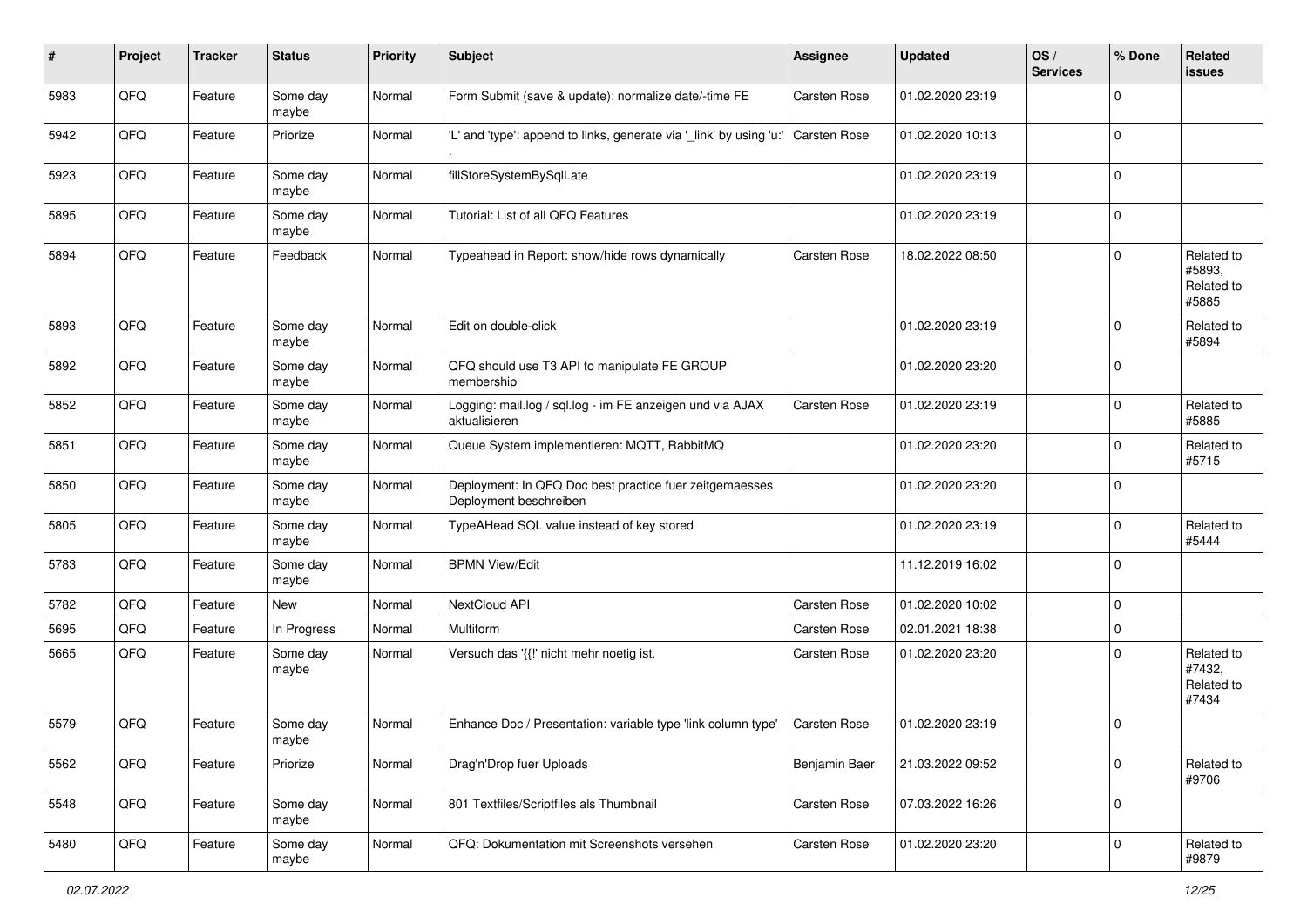| #    | Project | <b>Tracker</b> | <b>Status</b>     | <b>Priority</b> | <b>Subject</b>                                                                                     | <b>Assignee</b>     | <b>Updated</b>   | OS/<br><b>Services</b> | % Done       | Related<br><b>issues</b> |
|------|---------|----------------|-------------------|-----------------|----------------------------------------------------------------------------------------------------|---------------------|------------------|------------------------|--------------|--------------------------|
| 5455 | QFQ     | Feature        | Some day<br>maybe | Normal          | Mail Redirects grld abhaengig                                                                      |                     | 01.02.2020 23:20 |                        | $\Omega$     |                          |
| 5452 | QFQ     | Feature        | Some day<br>maybe | Normal          | Thumbnails from PDF: bad quality                                                                   |                     | 01.02.2020 23:20 |                        | $\Omega$     |                          |
| 5428 | QFQ     | Feature        | Some day<br>maybe | Normal          | secure thumbnail: late render on access.                                                           | <b>Carsten Rose</b> | 01.02.2020 23:20 |                        | $\Omega$     |                          |
| 5389 | QFQ     | Feature        | Some day<br>maybe | Normal          | QFQ Design: Multline label / note                                                                  | Benjamin Baer       | 01.02.2020 23:19 |                        | $\Omega$     |                          |
| 5366 | QFQ     | Feature        | Priorize          | Normal          | Saving with keyboard shortcuts                                                                     | Benjamin Baer       | 21.03.2022 09:47 |                        | $\Omega$     |                          |
| 5345 | QFQ     | Feature        | <b>New</b>        | Normal          | Report: UPDATE / INSERT / DELETE statements should<br>trigger subqueries, depending on the result. | Carsten Rose        | 27.05.2020 16:11 |                        | $\Omega$     |                          |
| 5342 | QFQ     | Feature        | Some day<br>mavbe | Normal          | link - with HTML Attributes                                                                        |                     | 01.02.2020 23:20 |                        | $\mathbf 0$  | Related to<br>#14077     |
| 5160 | QFQ     | Feature        | Some dav<br>maybe | Normal          | QFQ collaborative / together.js, ShareJS, y-js, collaborative,                                     |                     | 11.12.2019 16:02 |                        | $\Omega$     |                          |
| 5132 | QFQ     | Feature        | Some day<br>maybe | Normal          | Error Message sendmail missing attachment: more details                                            | Carsten Rose        | 01.02.2020 23:19 |                        | $\Omega$     |                          |
| 5131 | QFQ     | Feature        | <b>New</b>        | Normal          | Activate Spin Gear ('wait/busy' indicator) via LINK attribute                                      | <b>Carsten Rose</b> | 01.02.2020 23:21 |                        | $\mathbf{0}$ |                          |
| 5129 | QFQ     | Feature        | Some day<br>maybe | Normal          | Reports: SQL fuer x Achse und y Achse                                                              |                     | 11.12.2019 16:02 |                        | $\Omega$     |                          |
| 5024 | QFQ     | Feature        | Some day<br>maybe | Normal          | Fabric: Generate PDF with edits                                                                    | Benjamin Baer       | 01.02.2020 23:20 |                        | $\mathbf 0$  | Related to<br>#10704     |
| 4974 | QFQ     | Feature        | Some day<br>maybe | Normal          | Long polling - inform all listening clients of changes                                             |                     | 11.12.2019 16:02 |                        | $\Omega$     |                          |
| 4956 | QFQ     | Feature        | Some day<br>maybe | Normal          | Sendmail: Benutzerdefinierte Headers                                                               | <b>Carsten Rose</b> | 11.12.2019 16:02 |                        | $\Omega$     |                          |
| 4872 | QFQ     | Feature        | Some day<br>maybe | Normal          | Fields of Typo3 page available in STORE TYPO3                                                      | <b>Carsten Rose</b> | 01.02.2020 23:19 |                        | $\mathbf 0$  |                          |
| 4869 | QFQ     | Feature        | Some day<br>maybe | Normal          | Dynamic Update (show, hide, readonly?, required?) for<br><b>Template Group Elements</b>            | <b>Carsten Rose</b> | 01.02.2020 23:19 |                        | $\Omega$     | Related to<br>#4865      |
| 4839 | QFQ     | Feature        | Some day<br>maybe | Normal          | qfq-handle in <head> Abschnitt</head>                                                              | Carsten Rose        | 11.12.2019 16:02 |                        | $\Omega$     |                          |
| 4816 | QFQ     | Feature        | Some day<br>maybe | Normal          | Templates for QFQ Reports (Tables, Radios, )                                                       |                     | 01.02.2020 23:20 |                        | $\Omega$     |                          |
| 4757 | QFQ     | Feature        | Some day<br>maybe | Normal          | Test subrecord: download links ok? Links ok?                                                       | Carsten Rose        | 01.02.2020 23:20 |                        | $\Omega$     |                          |
| 4719 | QFQ     | Feature        | Some day<br>maybe | Normal          | Custom Message in Client in case of 'Browser tab close,<br>modification will be lost'              |                     | 01.02.2020 23:20 |                        | $\Omega$     |                          |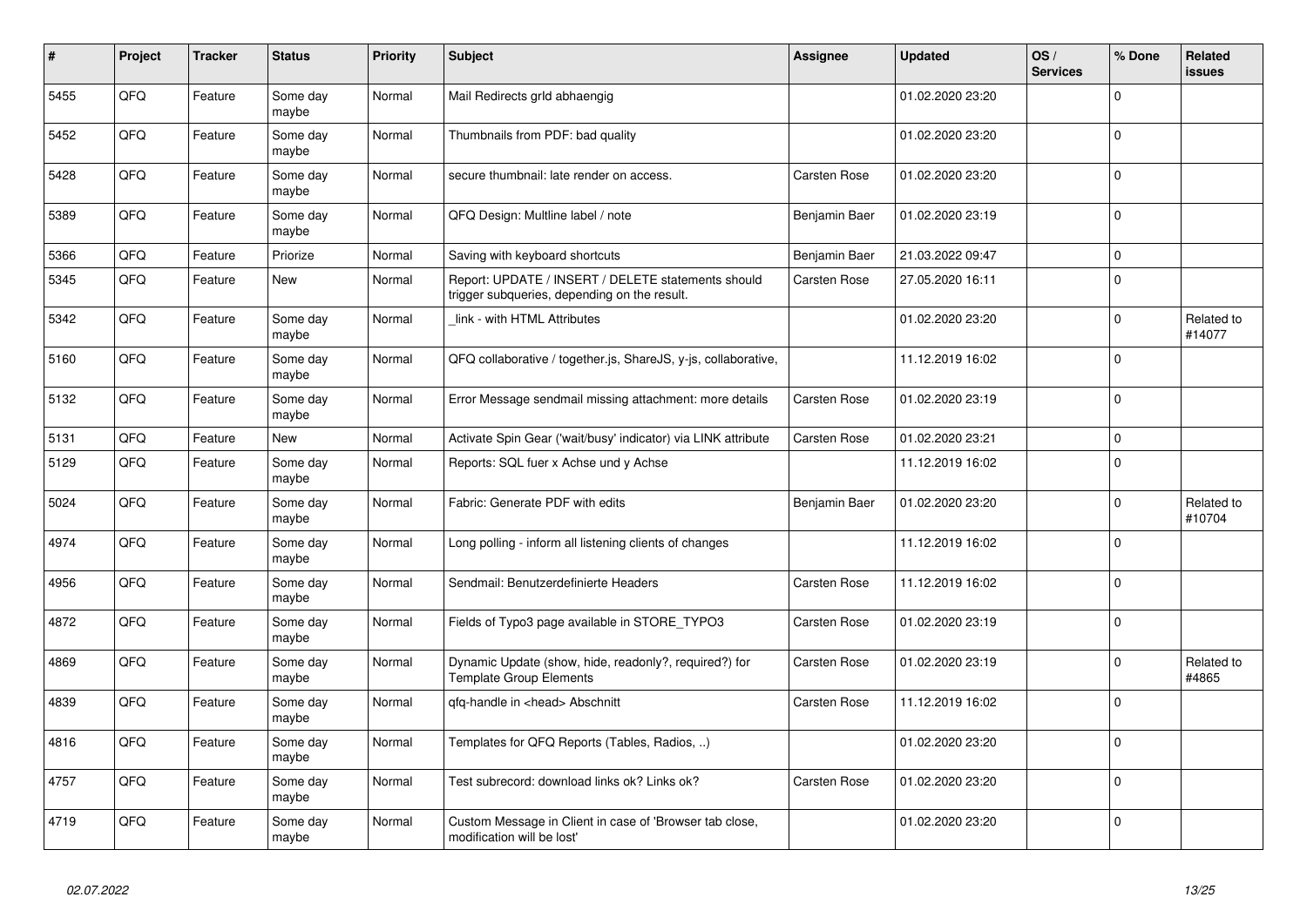| ∦    | Project | <b>Tracker</b> | <b>Status</b>     | <b>Priority</b> | <b>Subject</b>                                                                                                                                                | <b>Assignee</b>     | <b>Updated</b>   | OS/<br><b>Services</b> | % Done       | Related<br>issues                           |
|------|---------|----------------|-------------------|-----------------|---------------------------------------------------------------------------------------------------------------------------------------------------------------|---------------------|------------------|------------------------|--------------|---------------------------------------------|
| 4652 | QFQ     | Feature        | Some day<br>maybe | Normal          | UZH CD: Weiterleitung auf benutzerdefinierte 403/404 Seite                                                                                                    | <b>Carsten Rose</b> | 01.02.2020 23:20 |                        | <sup>0</sup> |                                             |
| 4650 | QFQ     | Feature        | Some day<br>maybe | Normal          | Convert html to doc/rtf                                                                                                                                       | <b>Carsten Rose</b> | 01.02.2020 23:20 |                        | 0            | Related to<br>#10704                        |
| 4640 | QFQ     | Feature        | Some day<br>maybe | Normal          | Rename System Forms                                                                                                                                           |                     | 01.02.2020 23:20 |                        | 0            |                                             |
| 4627 | QFQ     | Feature        | Some day<br>maybe | Normal          | dbupdate: all tables - check 'create', 'modified' if it is possible<br>to change to default 'CURRENT_TIMESTAMP' and modified<br>'ON UPDATE CURRENT_TIMESTAMP' |                     | 01.02.2020 23:20 |                        | $\Omega$     |                                             |
| 4626 | QFQ     | Feature        | Some day<br>maybe | Normal          | Mobile View: 'classBody=qfq-form-right' makes no sense                                                                                                        |                     | 01.02.2020 23:20 |                        | $\mathbf 0$  |                                             |
| 4606 | QFQ     | Feature        | Some day<br>maybe | Normal          | link: qualifier to render bootstrap button                                                                                                                    | <b>Carsten Rose</b> | 01.02.2020 23:19 |                        | $\Omega$     |                                             |
| 4551 | QFQ     | Feature        | Some day<br>maybe | Normal          | Set 'pills' via dynamicUpdate to show/hide/disabled                                                                                                           |                     | 01.02.2020 23:20 |                        | 0            | Related to<br>#3752                         |
| 4536 | QFQ     | Feature        | Some day<br>maybe | Normal          | FE upload: problem with delete if mutliple uploads an<br>FE.name="                                                                                            |                     | 01.02.2020 23:20 |                        | <sup>0</sup> |                                             |
| 4446 | QFQ     | Feature        | Some day<br>maybe | Normal          | New FE get same feldContainerId as last modifed FE                                                                                                            |                     | 01.02.2020 23:20 |                        | $\mathbf 0$  |                                             |
| 4445 | QFQ     | Feature        | Some day<br>maybe | Normal          | template group: Option to simulate fieldset                                                                                                                   |                     | 28.06.2021 14:11 |                        | 0            |                                             |
| 4444 | QFQ     | Feature        | Some day<br>maybe | Normal          | FE.type=upload: detect mime type                                                                                                                              |                     | 11.12.2019 16:02 |                        | 0            | Related to<br>#4303                         |
| 4443 | QFQ     | Feature        | Some day<br>maybe | Normal          | Form: multiple secondary tables                                                                                                                               |                     | 01.02.2020 23:20 |                        | $\Omega$     |                                             |
| 4442 | QFQ     | Feature        | Some day<br>maybe | Normal          | Special Column Name: _link - new symbol G (Glyph) to<br>choose any available symbol                                                                           |                     | 11.12.2019 16:02 |                        | 0            |                                             |
| 4440 | QFQ     | Feature        | Some day<br>maybe | Normal          | Manual.rst: explain how to. expand PHP Session to 4h                                                                                                          |                     | 11.12.2019 16:02 |                        | $\Omega$     |                                             |
| 4439 | QFQ     | Feature        | Some day<br>maybe | Normal          | Log: report all actions fired by an FE Element, incl. the<br>original directive (slaveld, sqllnsert, )                                                        |                     | 01.02.2020 23:20 |                        | 0            | Related to<br>#4432,<br>Related to<br>#5458 |
| 4435 | QFO     | Feature        | Some day<br>maybe | Normal          | Report: striptags - specify allowed tags                                                                                                                      |                     | 01.02.2020 23:20 |                        |              |                                             |
| 4433 | QFG     | Feature        | Some day<br>maybe | Normal          | Log when SIP will be destroyed by QFQ for any (security)<br>reason                                                                                            |                     | 01.02.2020 23:20 |                        | 0            | Related to<br>#4432,<br>Related to<br>#5458 |
| 4420 | QFG     | Feature        | Some day<br>maybe | Normal          | Client: Local Storage - store the changes of a form, local in<br>the browser.                                                                                 | Benjamin Baer       | 11.12.2019 16:02 |                        | 0            |                                             |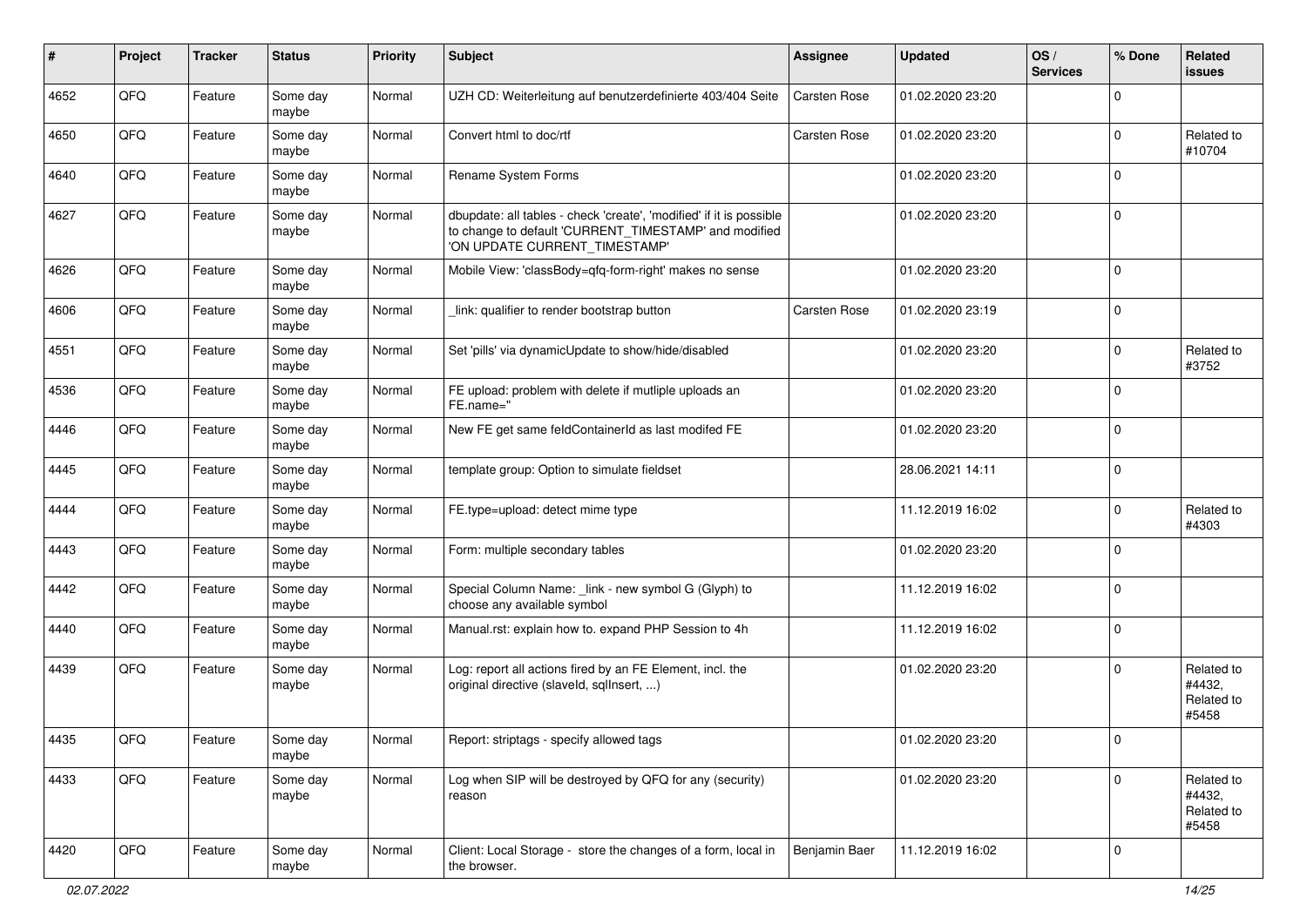| ∦    | Project | <b>Tracker</b> | <b>Status</b>     | <b>Priority</b> | <b>Subject</b>                                                                                                          | <b>Assignee</b>     | <b>Updated</b>   | OS/<br><b>Services</b> | % Done      | Related<br>issues                           |
|------|---------|----------------|-------------------|-----------------|-------------------------------------------------------------------------------------------------------------------------|---------------------|------------------|------------------------|-------------|---------------------------------------------|
| 4413 | QFQ     | Feature        | <b>New</b>        | Normal          | fieldset: show/hidden, modeSql, dynamicUpdate                                                                           | <b>Carsten Rose</b> | 09.02.2022 15:19 |                        | $\Omega$    |                                             |
| 4365 | QFQ     | Feature        | Some day<br>maybe | Normal          | Multi Language: new way of config                                                                                       | <b>Carsten Rose</b> | 01.02.2020 23:20 |                        | $\Omega$    |                                             |
| 4349 | QFQ     | Feature        | Some day<br>maybe | Normal          | link download: downloaded external URL to<br>deliver/concatenate - check mimetipe and handle it correctly               | <b>Carsten Rose</b> | 11.12.2019 16:02 |                        | $\mathbf 0$ |                                             |
| 4343 | QFQ     | Feature        | Some day<br>maybe | Normal          | Link: Classifier to add 'attributes'                                                                                    | <b>Carsten Rose</b> | 01.02.2020 23:20 |                        | $\Omega$    | Related to<br>#14077                        |
| 4330 | QFQ     | Feature        | Some day<br>maybe | Normal          | Error Message: report missing {{ / }} in sqlUpdate, sqlInsert,<br>sqlDelete, sqlAfter, sqlBefore in FE action elements. | Carsten Rose        | 01.02.2020 23:20 |                        | $\Omega$    |                                             |
| 4259 | QFQ     | Feature        | Some day<br>maybe | Normal          | Instant trigger a cron job                                                                                              | Carsten Rose        | 11.12.2019 16:03 |                        | $\Omega$    |                                             |
| 4250 | QFQ     | Feature        | <b>New</b>        | Normal          | AutoCron in QFQ via PHP                                                                                                 | <b>Carsten Rose</b> | 01.02.2020 23:21 |                        | $\Omega$    | Related to<br>#3292,<br>Related to<br>#3291 |
| 4197 | QFQ     | Feature        | Some day<br>maybe | Normal          | Unit Test fuer JSON Stream von QuickFormQuery.php ><br>doForm()                                                         | <b>Carsten Rose</b> | 11.12.2019 16:03 |                        | $\Omega$    |                                             |
| 4194 | QFQ     | Feature        | In Progress       | Normal          | Bootstrap 4 ist jetzt offiziel                                                                                          |                     | 03.05.2021 20:47 |                        | $\Omega$    | Related to<br>#10114                        |
| 4082 | QFQ     | Feature        | <b>New</b>        | Normal          | Dynamic Update: modeSql - useful default                                                                                | <b>Carsten Rose</b> | 01.02.2020 23:22 |                        | $\mathbf 0$ |                                             |
| 4050 | QFQ     | Feature        | <b>New</b>        | Normal          | sql.log: 1) FormElement ID which causes a specific action,<br>2) Result in the same row.                                | <b>Carsten Rose</b> | 15.04.2020 11:35 |                        | $\Omega$    | Related to<br>#5458                         |
| 4027 | QFQ     | Feature        | Some day<br>maybe | Normal          | Missing: orange 'check' / 'bullet'                                                                                      |                     | 11.12.2019 16:03 |                        | $\Omega$    |                                             |
| 4026 | QFQ     | Feature        | Some day<br>maybe | Normal          | sqlLog.sql: log number of FE.id                                                                                         | <b>Carsten Rose</b> | 11.12.2019 16:03 |                        | $\Omega$    | Related to<br>#5458                         |
| 4023 | QFQ     | Feature        | New               | Normal          | prepared statements - FE action: salveld, sqllnsert,<br>sqlUpdate, sqlDelete, sqlBefore, sqlAfter                       | <b>Carsten Rose</b> | 11.12.2019 16:15 |                        | $\Omega$    |                                             |
| 4018 | QFQ     | Feature        | <b>New</b>        | Normal          | typeahead: long query parameter / answer triggers 'Attack<br>detected' and purges current SIP storage.                  | <b>Carsten Rose</b> | 29.06.2022 22:46 |                        | $\Omega$    | Related to<br>#9077                         |
| 3991 | QFQ     | Feature        | Some day<br>maybe | Normal          | report: Columnname '_skipWrap' skips 'fbeg', 'fend'                                                                     | <b>Carsten Rose</b> | 11.12.2019 16:03 |                        | $\mathbf 0$ |                                             |
| 3947 | QFQ     | Feature        | Some day<br>maybe | Normal          | Attack detectect: logout current user                                                                                   | <b>Carsten Rose</b> | 11.12.2019 16:03 |                        | $\Omega$    | Related to<br>#5458,<br>Related to<br>#6299 |
| 3942 | QFQ     | Feature        | Some day<br>maybe | Normal          | Action Elemente: neu generierte IDs via FE weitergeben                                                                  | <b>Carsten Rose</b> | 11.12.2019 16:03 |                        | $\mathbf 0$ | Related to<br>#3941                         |
| 3941 | QFO     | Feature        | Some day<br>maybe | Normal          | sqlAfter: es sollten mehrere moeglich sein                                                                              | Carsten Rose        | 11.12.2019 16:03 |                        | $\mathbf 0$ | Related to<br>#3942                         |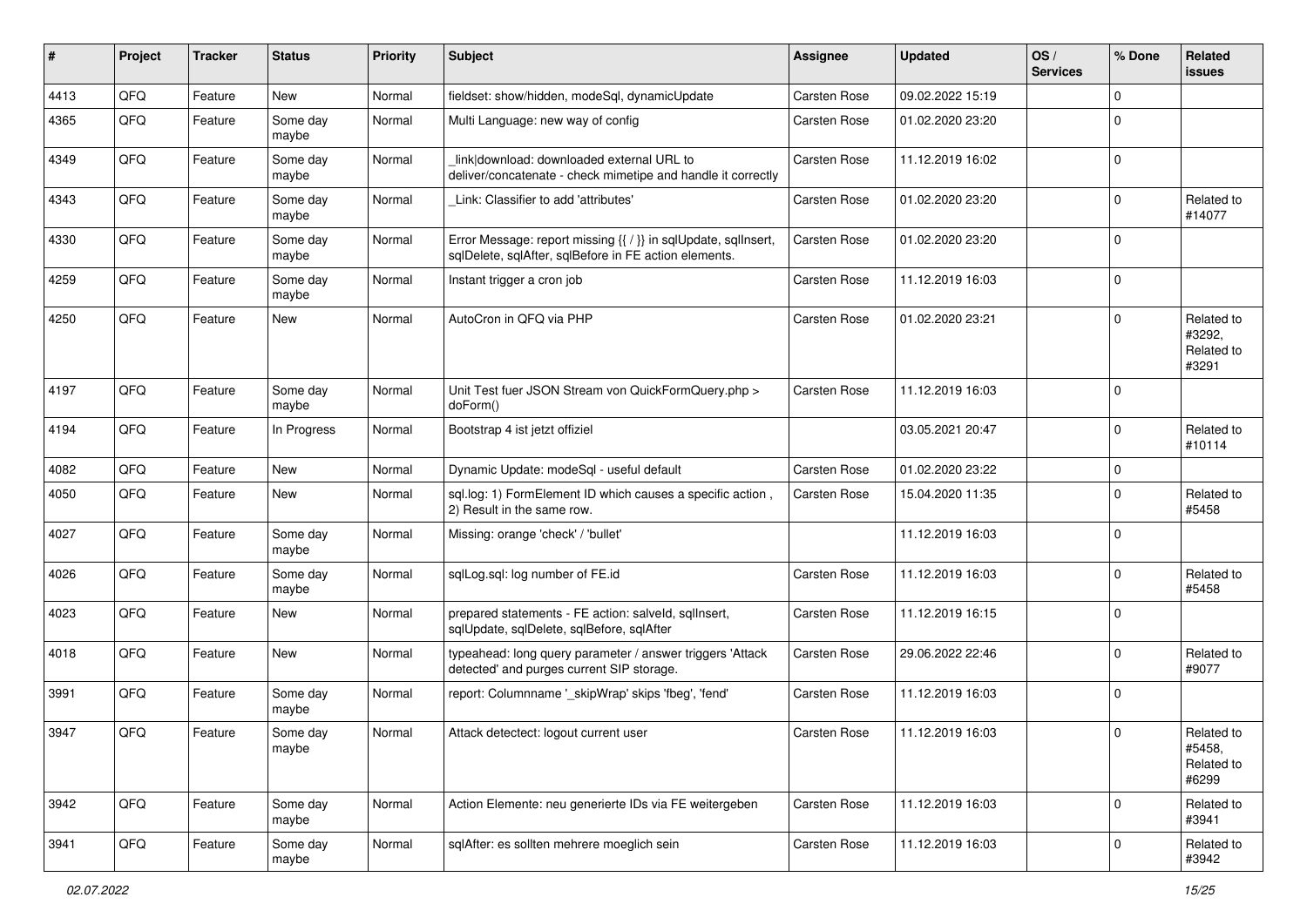| ∦    | Project | <b>Tracker</b> | <b>Status</b>     | <b>Priority</b> | Subject                                                                                                                                                  | Assignee            | <b>Updated</b>   | OS/<br><b>Services</b> | % Done      | Related<br>issues                           |
|------|---------|----------------|-------------------|-----------------|----------------------------------------------------------------------------------------------------------------------------------------------------------|---------------------|------------------|------------------------|-------------|---------------------------------------------|
| 3905 | QFQ     | Feature        | Some day<br>maybe | Normal          | Documentation: Best Practice anhand eines Online<br>Bewerbungstools                                                                                      | <b>Carsten Rose</b> | 11.12.2019 16:03 |                        | $\mathbf 0$ |                                             |
| 3900 | QFQ     | Feature        | Some day<br>maybe | Normal          | Extend documentation of 'Copy / Paste'                                                                                                                   | <b>Carsten Rose</b> | 11.12.2019 16:03 |                        | $\mathbf 0$ | Related to<br>#3899                         |
| 3880 | QFQ     | Feature        | Some day<br>maybe | Normal          | Form 'Form': anlegen einer Tabelle                                                                                                                       |                     | 14.01.2021 10:12 |                        | $\mathbf 0$ |                                             |
| 3879 | QFQ     | Feature        | Some day<br>maybe | Normal          | Form 'FormElement': Beim Feld 'name' rechts in der Notiz<br>einen Link einblenden - a) aktuelle Definition anzeigen, b)<br>Spalte in der Tabelle anlegen |                     | 11.12.2019 16:03 |                        | $\mathbf 0$ |                                             |
| 3878 | QFQ     | Feature        | Some day<br>maybe | Normal          | Form 'FormElement': Spalte 'name' typeAhead mit<br>Spaltennamen der Primarytable.                                                                        |                     | 11.12.2019 16:03 |                        | $\mathbf 0$ |                                             |
| 3877 | QFQ     | Feature        | Some day<br>maybe | Normal          | FormEditor: die Felder die aktuell nicht gebraucht werden<br>nur auf readonly/disabled setzen (nicht ausblenden > das<br>irritiert.                      | Carsten Rose        | 11.12.2019 16:03 |                        | $\mathbf 0$ |                                             |
| 3867 | QFQ     | Feature        | Priorize          | Normal          | Readonly Formular: Template Groups add/delete<br>ausbeldnen                                                                                              | <b>Carsten Rose</b> | 05.05.2021 22:12 |                        | $\mathbf 0$ |                                             |
| 3864 | QFQ     | Feature        | New               | Normal          | Encrypt / decrypt field                                                                                                                                  | Enis Nuredini       | 30.06.2022 16:29 |                        | 0           |                                             |
| 3708 | QFQ     | Feature        | Some day<br>maybe | Normal          | Form: input - 'specialchars', 'none'  gewisse tags erlauben,<br>andere verbieten                                                                         | <b>Carsten Rose</b> | 11.12.2019 16:02 |                        | $\mathbf 0$ | Related to<br>#14320                        |
| 3692 | QFQ     | Feature        | Some day<br>maybe | Normal          | QFQ Webseite                                                                                                                                             | Benjamin Baer       | 11.12.2019 16:02 |                        | $\mathbf 0$ | Related to<br>#5033                         |
| 3677 | QFQ     | Feature        | Some day<br>maybe | Normal          | wkhtmltopdf: FE User access prohibited, if client IP changes<br>\$TYPO3_CONF_VARS[FE][lockIP]                                                            | <b>Carsten Rose</b> | 11.12.2019 16:02 |                        | $\mathbf 0$ |                                             |
| 3666 | QFQ     | Feature        | Some day<br>maybe | Normal          | a) Performance Messung: mysql_real_escape_string() im<br>Vergleich zu str_replace(), b) doppeltes Aufrufen von<br>mysql_real_escape_string()             | <b>Carsten Rose</b> | 11.12.2019 16:02 |                        | $\mathbf 0$ |                                             |
| 3646 | QFQ     | Feature        | Some day<br>maybe | Normal          | Moeglichkeit HTML Tags in Reports auszugeben (zu<br>enkodieren: htmlspecialchars)                                                                        |                     | 11.12.2019 16:02 |                        | $\mathbf 0$ | Related to<br>#14320                        |
| 3617 | QFQ     | Feature        | Some day<br>maybe | Normal          | Load javascripts at bottom                                                                                                                               |                     | 11.12.2019 16:02 |                        | $\mathbf 0$ |                                             |
| 3504 | QFQ     | Feature        | New               | Normal          | Logging: welche Action FEs werden wann wie ausgefuehrt                                                                                                   | <b>Carsten Rose</b> | 01.02.2020 23:21 |                        | $\mathbf 0$ | Related to<br>#5458,<br>Related to<br>#4092 |
| 3495 | QFQ     | Feature        | Some day<br>maybe | Normal          | Predifined Parameter werden nicht in '+' (add new record)<br>SIP gerendert.                                                                              |                     | 11.12.2019 16:02 |                        | 0           |                                             |
| 3458 | QFQ     | Feature        | Some day<br>maybe | Normal          | Display 'Edit Form Element'-Checkbox on form: should<br>depend on FE Group                                                                               | Carsten Rose        | 11.12.2019 16:02 |                        | 0           | Related to<br>#3447                         |
| 3457 | QFQ     | Feature        | Some day<br>maybe | Normal          | LDAP: concat multi values to one single entry                                                                                                            | Carsten Rose        | 11.12.2019 16:02 |                        | 0           |                                             |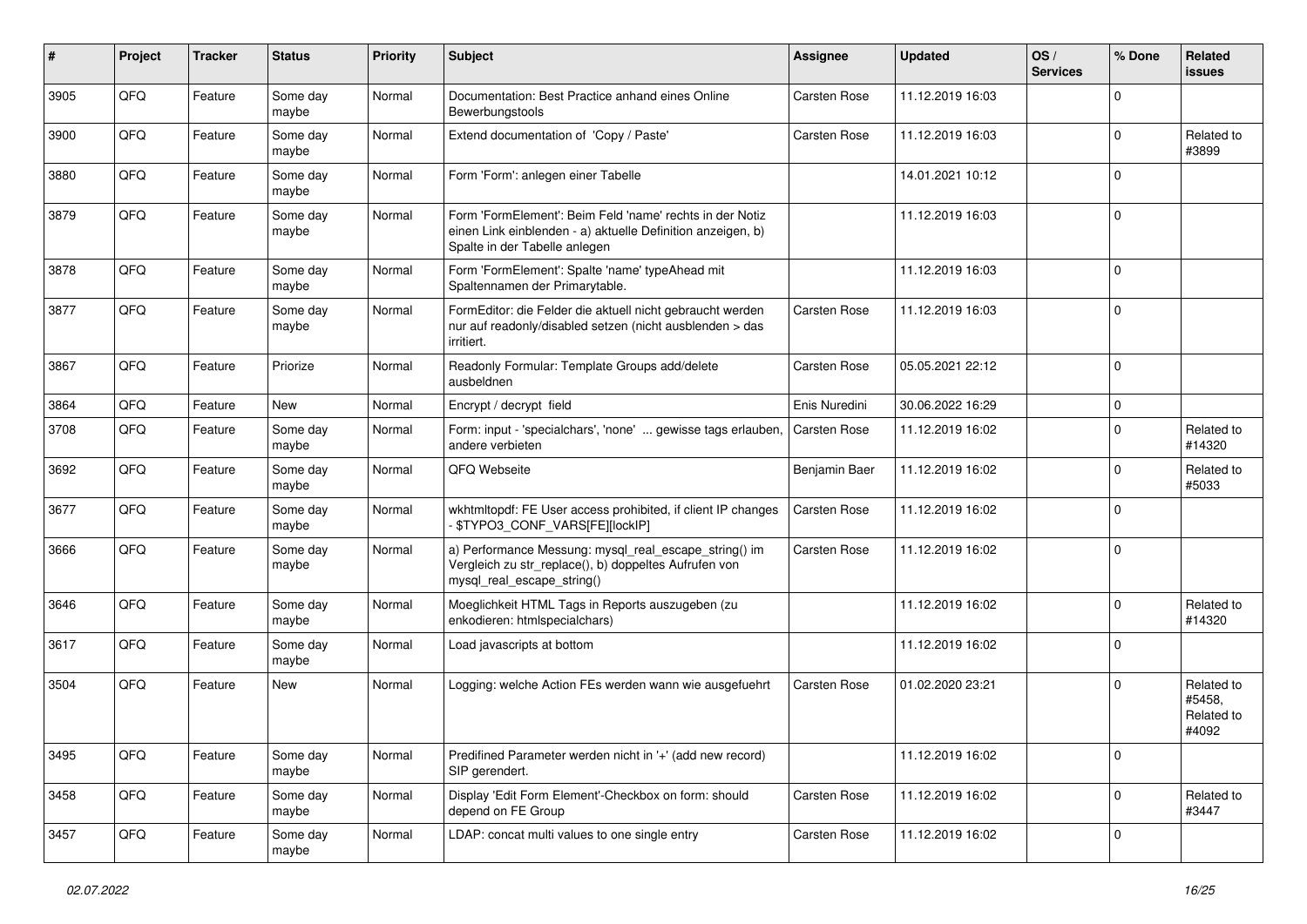| #    | Project | <b>Tracker</b> | <b>Status</b>     | <b>Priority</b> | Subject                                                                                                            | <b>Assignee</b>     | <b>Updated</b>   | OS/<br><b>Services</b> | % Done         | Related<br>issues                           |
|------|---------|----------------|-------------------|-----------------|--------------------------------------------------------------------------------------------------------------------|---------------------|------------------|------------------------|----------------|---------------------------------------------|
| 3432 | QFQ     | Feature        | New               | Normal          | subrecord: dynamicUpdate                                                                                           | Carsten Rose        | 11.06.2020 21:10 |                        | $\Omega$       | Related to<br>#5691                         |
| 3415 | QFQ     | Feature        | Some day<br>maybe | Normal          | FE Login Box Templatefile                                                                                          | Benjamin Baer       | 11.12.2019 16:02 |                        | $\mathbf 0$    |                                             |
| 3402 | QFQ     | Feature        | Some day<br>maybe | Normal          | Syntax Highlighting via CodeMirror                                                                                 | <b>Carsten Rose</b> | 11.12.2019 16:02 |                        | 100            | Related to<br>#3207                         |
| 3385 | QFQ     | Feature        | Some day<br>maybe | Normal          | templateGroup: insert/update/delete non primary records                                                            | <b>Carsten Rose</b> | 11.12.2019 16:02 |                        | $\Omega$       |                                             |
| 3350 | QFQ     | Feature        | Some day<br>maybe | Normal          | FormEditor: Hilfetext hinter 'checktype'                                                                           | <b>Carsten Rose</b> | 11.12.2019 16:02 |                        | $\mathbf 0$    |                                             |
| 3332 | QFQ     | Feature        | Some day<br>maybe | Normal          | Uploads: Thumbnails, Details zum hochgeladenen File                                                                | Carsten Rose        | 11.12.2019 16:02 |                        | $\Omega$       | Related to<br>#3264,<br>Related to<br>#5333 |
| 3331 | QFQ     | Feature        | Some day<br>maybe | Normal          | Default Tooltip fuer _page? Links: mit Form und Record ID                                                          | <b>Carsten Rose</b> | 11.12.2019 16:02 |                        | $\mathbf 0$    |                                             |
| 3291 | QFQ     | Feature        | Some day<br>maybe | Normal          | AutoCron websiteToken                                                                                              | Carsten Rose        | 11.12.2019 16:02 |                        | $\Omega$       | Related to<br>#4250                         |
| 3285 | QFQ     | Feature        | Some day<br>maybe | Normal          | Zeichenlimit pro Feld: textarea / editor                                                                           | <b>Carsten Rose</b> | 11.12.2019 16:02 |                        | $\Omega$       |                                             |
| 3267 | QFQ     | Feature        | Some day<br>maybe | Normal          | 2 Forms auf einer Seite: real + Read only                                                                          | Carsten Rose        | 11.12.2019 16:03 |                        | $\mathbf 0$    |                                             |
| 3216 | QFQ     | Feature        | Some day<br>maybe | Normal          | dynamic update für checkbox label2                                                                                 | Carsten Rose        | 11.12.2019 16:03 |                        | $\mathbf 0$    | Related to<br>#2081                         |
| 2995 | QFQ     | Feature        | Some day<br>maybe | Normal          | Dropdown JQuery Plugin: 'chosen' - Moeglichkeit um Select<br>Listen mehr Funktion zu geben. Kein Bootstrap noetig. | Carsten Rose        | 11.12.2019 16:03 |                        | $\Omega$       |                                             |
| 2950 | QFQ     | Feature        | Some day<br>maybe | Normal          | Inhalt QFQ Records als File                                                                                        |                     | 11.12.2019 16:03 |                        | $\mathbf 0$    |                                             |
| 2361 | QFQ     | Feature        | New               | Normal          | Logging wer/wann/wo welches Formular aufgerufen hat                                                                | <b>Carsten Rose</b> | 11.12.2019 16:15 |                        | $\Omega$       | Related to<br>#4432,<br>Related to<br>#7480 |
| 2084 | QFQ     | Feature        | Some day<br>maybe | Normal          | Mailto mit encryption: Subrecord                                                                                   | <b>Carsten Rose</b> | 11.12.2019 16:03 |                        | $\Omega$       | Related to<br>#2082                         |
| 1946 | QFG     | Feature        | Some day<br>maybe | Normal          | Kontrolle ob der ReadOnly Modus bei den<br>Formularelementen korrekt implementiert ist                             | Carsten Rose        | 11.12.2019 16:03 |                        | $\mathbf 0$    |                                             |
| 1635 | QFQ     | Feature        | Some day<br>maybe | Normal          | QFQ Extension content record: weitere Optionen<br>einblenden.                                                      | Carsten Rose        | 11.12.2019 16:03 |                        | $\overline{0}$ |                                             |
| 1623 | QFG     | Feature        | Some day<br>maybe | Normal          | RealURL                                                                                                            |                     | 11.12.2019 16:03 |                        | $30\,$         |                                             |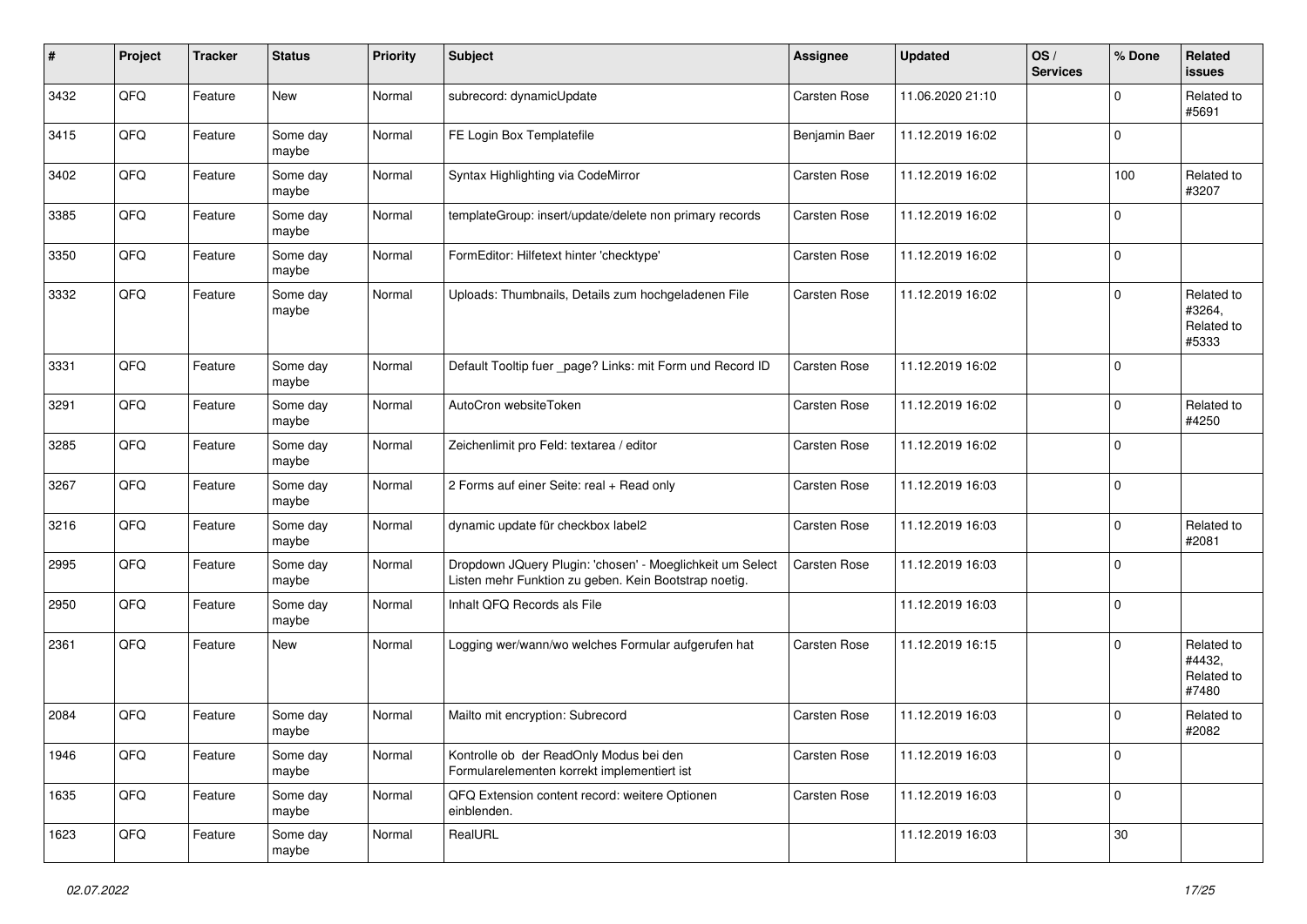| #     | Project | <b>Tracker</b> | <b>Status</b>     | <b>Priority</b> | <b>Subject</b>                                                                                               | <b>Assignee</b>     | <b>Updated</b>   | OS/<br><b>Services</b> | % Done      | Related<br><b>issues</b>                         |
|-------|---------|----------------|-------------------|-----------------|--------------------------------------------------------------------------------------------------------------|---------------------|------------------|------------------------|-------------|--------------------------------------------------|
| 1510  | QFQ     | Feature        | Some day<br>maybe | Normal          | jquery von google laden, falls das nicht geht lokal                                                          |                     | 11.12.2019 16:03 |                        | $\Omega$    |                                                  |
| 1253  | QFQ     | Feature        | Some day<br>maybe | Normal          | QF: Colorpicker                                                                                              |                     | 11.12.2019 16:03 |                        | $\mathbf 0$ |                                                  |
| 1251  | QFQ     | Feature        | Some day<br>maybe | Normal          | QF: Combo                                                                                                    |                     | 11.12.2019 16:03 |                        | $\Omega$    |                                                  |
| 1234  | QFQ     | Feature        | Some day<br>maybe | Normal          | QF: Record numbering: Im Grid soll in Spalte 1 optional die<br>laufende Nummer der Records angezeigt werden. |                     | 01.02.2020 23:20 |                        | $\mathbf 0$ |                                                  |
| 955   | QFQ     | Feature        | Some day<br>maybe | Normal          | QF: Notizen vor/nach dem Form                                                                                |                     | 01.02.2020 23:20 |                        | $\mathbf 0$ |                                                  |
| 14377 | QFQ     | <b>Bug</b>     | <b>New</b>        | Normal          | Documentation > General Tips: white page after migration                                                     | Enis Nuredini       | 19.06.2022 16:37 |                        | $\Omega$    |                                                  |
| 14323 | QFQ     | Bug            | In Progress       | Normal          | Report: render=both single - no impact                                                                       | <b>Carsten Rose</b> | 19.06.2022 18:31 |                        | $\mathbf 0$ |                                                  |
| 14322 | QFQ     | Bug            | New               | Normal          | Form Load: by default no scroll (save & close should be<br>visible)                                          | Enis Nuredini       | 15.06.2022 14:12 |                        | $\Omega$    | Related to<br>#14321,<br>Related to<br>#6232     |
| 14305 | QFQ     | Bug            | <b>New</b>        | Normal          | Inline Report editing does not create history entries                                                        | <b>Carsten Rose</b> | 10.06.2022 11:55 |                        | $\mathbf 0$ |                                                  |
| 14304 | QFQ     | Bug            | New               | Normal          | table sorter view safer does not work                                                                        | <b>Carsten Rose</b> | 10.06.2022 11:49 |                        | $\mathbf 0$ |                                                  |
| 14303 | QFQ     | Bug            | ToDo              | Normal          | datetime broken with picker                                                                                  | Enis Nuredini       | 17.06.2022 09:02 |                        | $\Omega$    | Related to<br>#12630                             |
| 14283 | QFQ     | Bug            | Priorize          | Normal          | HEIC / HEIF convert doesn't trigger                                                                          | <b>Carsten Rose</b> | 19.06.2022 16:37 |                        | $\mathbf 0$ |                                                  |
| 14245 | QFQ     | Bug            | New               | Normal          | Form Save Btn bleibt disabled wenn Datumsfeld über<br>Datepicker geändert                                    | Enis Nuredini       | 27.05.2022 13:45 |                        | $\Omega$    | Related to<br>#13689                             |
| 14233 | QFQ     | Bug            | New               | Normal          | AS _link: question - HTML is not rendered                                                                    | <b>Carsten Rose</b> | 28.05.2022 11:02 |                        | $\Omega$    |                                                  |
| 14175 | QFQ     | Bug            | In Progress       | Normal          | Opening a form with no QFQ Session cookie fails                                                              | <b>Carsten Rose</b> | 03.06.2022 10:40 |                        | $\mathbf 0$ |                                                  |
| 14091 | QFQ     | Bug            | New               | Normal          | inconsistent template path for twig                                                                          | Carsten Rose        | 19.04.2022 18:36 |                        | $\mathbf 0$ |                                                  |
| 14077 | QFQ     | Bug            | New               | Normal          | As _link: Attribute 'class' missing by r:1 and r:3 - but should<br>set                                       | <b>Carsten Rose</b> | 28.05.2022 11:02 |                        | $\Omega$    | Related to<br>#5342,<br>Related to<br>#4343      |
| 13943 | QFQ     | Bug            | Priorize          | Normal          | unable to find formgroup                                                                                     | Enis Nuredini       | 28.05.2022 11:03 |                        | $\mathbf 0$ |                                                  |
| 13899 | QFQ     | Bug            | ToDo              | Normal          | Selenium: zum laufen bringen                                                                                 | Enis Nuredini       | 25.03.2022 10:24 |                        | $\Omega$    |                                                  |
| 13767 | QFQ     | Bug            | Feedback          | Normal          | date/time-picker: required shows up/down button orange                                                       | Enis Nuredini       | 16.05.2022 23:16 |                        | $\mathbf 0$ |                                                  |
| 13706 | QFQ     | <b>Bug</b>     | New               | Normal          | Wrong CheckType in FieldElement LastStatus of Form Cron                                                      | Carsten Rose        | 21.01.2022 18:20 |                        | $\mathbf 0$ |                                                  |
| 13689 | QFQ     | <b>Bug</b>     | New               | Normal          | Enter auf Eingabefeld mit ungültigem Wert führt zu blurry<br>Seite                                           | Enis Nuredini       | 28.05.2022 10:53 |                        | $\Omega$    | Related to<br>#14245, Has<br>duplicate<br>#11891 |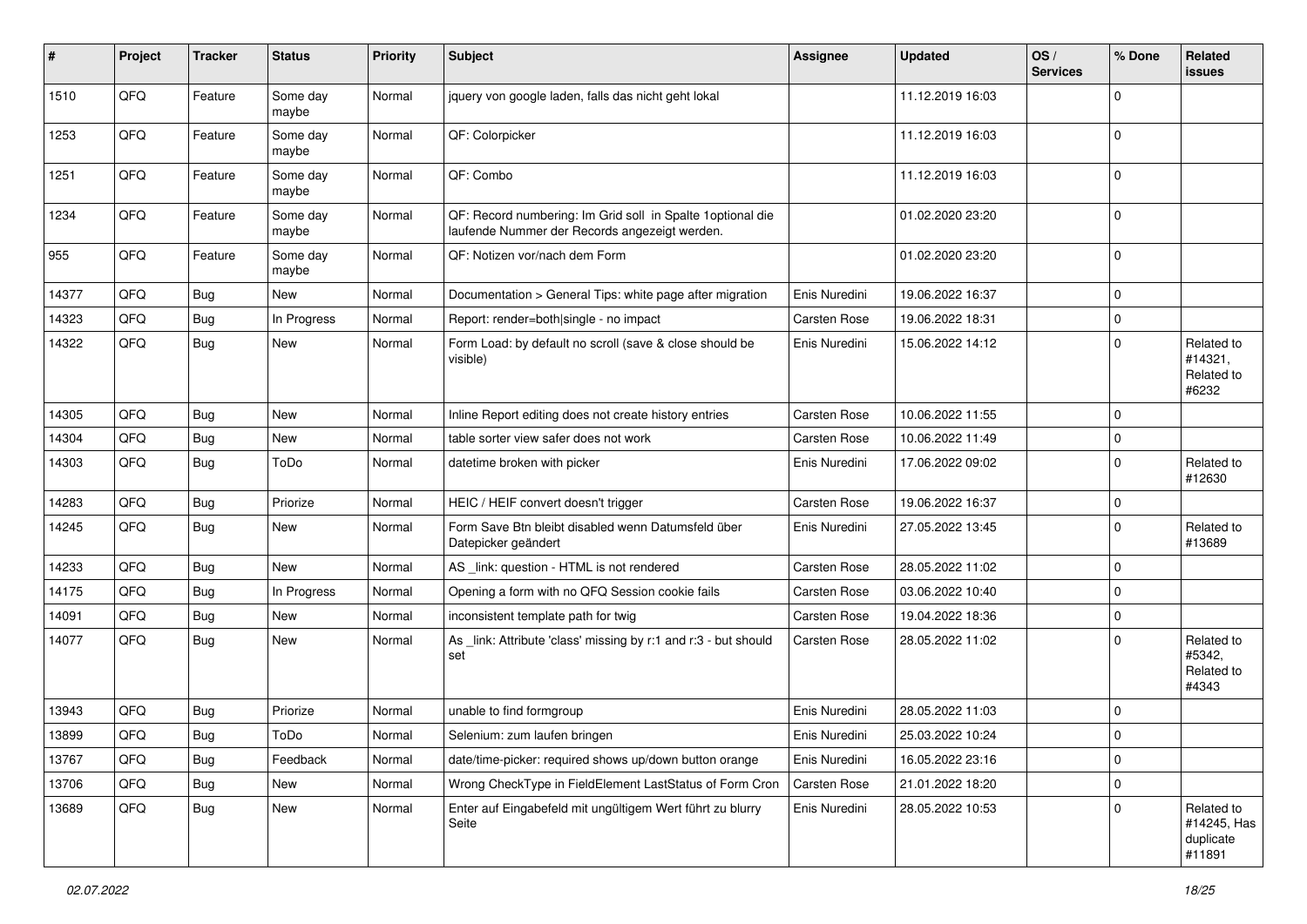| #     | Project | <b>Tracker</b> | <b>Status</b> | <b>Priority</b> | <b>Subject</b>                                                                                                                                      | Assignee            | <b>Updated</b>   | OS/<br><b>Services</b> | % Done      | Related<br>issues                             |
|-------|---------|----------------|---------------|-----------------|-----------------------------------------------------------------------------------------------------------------------------------------------------|---------------------|------------------|------------------------|-------------|-----------------------------------------------|
| 13659 | QFQ     | Bug            | <b>New</b>    | Normal          | wrong sanitize class applied to R-store                                                                                                             | <b>Carsten Rose</b> | 15.01.2022 14:23 |                        | $\mathbf 0$ |                                               |
| 13647 | QFQ     | Bug            | <b>New</b>    | Normal          | Autofocus funktioniert nicht auf Chrome                                                                                                             | Benjamin Baer       | 19.03.2022 17:44 |                        | $\Omega$    |                                               |
| 13592 | QFQ     | Bug            | New           | Normal          | QFQ Build Queue: das vergeben von Tags klappt nicht. Es<br>werden keine Releases gebaut.                                                            | <b>Carsten Rose</b> | 19.03.2022 17:45 |                        | $\Omega$    |                                               |
| 13528 | QFQ     | Bug            | New           | Normal          | qfq.io > releases: es wird kein neues Release angelegt                                                                                              | Benjamin Baer       | 19.03.2022 17:46 |                        | $\mathbf 0$ |                                               |
| 13460 | QFQ     | Bug            | <b>New</b>    | Normal          | Doc: Password set/reset  password should not processed<br>with 'html encode'                                                                        | <b>Carsten Rose</b> | 19.03.2022 17:46 |                        | $\Omega$    |                                               |
| 13451 | QFQ     | Bug            | <b>New</b>    | Normal          | Character Counter / Max Character: Problem in Safari                                                                                                | Carsten Rose        | 15.04.2022 17:18 |                        | $\mathbf 0$ |                                               |
| 13332 | QFQ     | Bug            | <b>New</b>    | Normal          | Multi Form: Required Felder werden visuell nicht markiert.                                                                                          | <b>Carsten Rose</b> | 19.03.2022 17:47 |                        | $\mathbf 0$ |                                               |
| 13331 | QFQ     | Bug            | <b>New</b>    | Normal          | Multi Form: Clear Icon misplaced                                                                                                                    | <b>Carsten Rose</b> | 19.03.2022 17:47 |                        | $\Omega$    |                                               |
| 12989 | QFQ     | Bug            | <b>New</b>    | Normal          | empty string does not trigger dynamic update                                                                                                        | Enis Nuredini       | 28.05.2022 11:09 |                        | $\mathbf 0$ |                                               |
| 12716 | QFQ     | Bug            | <b>New</b>    | Normal          | template group: Pattern only applied to first instance                                                                                              | <b>Carsten Rose</b> | 19.03.2022 17:47 |                        | $\Omega$    |                                               |
| 12714 | QFQ     | Bug            | New           | Normal          | Conversion of GIF to PDF broken when GIF contains Alpha.                                                                                            | <b>Carsten Rose</b> | 19.03.2022 17:49 |                        | $\mathbf 0$ |                                               |
| 12581 | QFQ     | Bug            | New           | Normal          | Form forward=close: Record 'new' in new browser tab ><br>save (& close) >> Form is not reloaded with new created<br>record id and stays in mode=new | <b>Carsten Rose</b> | 19.03.2022 17:48 |                        | $\Omega$    |                                               |
| 12546 | QFQ     | Bug            | Feedback      | Normal          | Branch 'Development' - Unit Tests mit dirty workaround<br>angepasst                                                                                 | <b>Carsten Rose</b> | 19.03.2022 17:48 |                        | $\mathbf 0$ |                                               |
| 12520 | QFQ     | Bug            | <b>New</b>    | Normal          | Switch FE User: still active even FE User session expired                                                                                           | <b>Carsten Rose</b> | 19.03.2022 17:48 |                        | $\mathbf 0$ |                                               |
| 12512 | QFQ     | Bug            | <b>New</b>    | Normal          | Some MySQL Installation can't use 'stored procedures'                                                                                               | Carsten Rose        | 19.03.2022 17:48 |                        | $\mathbf 0$ |                                               |
| 12327 | QFQ     | Bug            | <b>New</b>    | Normal          | Copy to clipboard: Glyphicon can not be changed                                                                                                     | <b>Carsten Rose</b> | 27.12.2021 17:59 |                        | $\mathbf 0$ |                                               |
| 12325 | QFQ     | Bug            | Priorize      | Normal          | MultiDB form.dblndex not working for report syntax                                                                                                  | <b>Carsten Rose</b> | 07.09.2021 13:37 |                        | $\Omega$    | Related to<br>#12145,<br>Related to<br>#12314 |
| 12187 | QFQ     | Bug            | <b>New</b>    | Normal          | Trigger FormAsFile() via Report: probably problem with multi<br>DB setup                                                                            | Carsten Rose        | 20.03.2021 21:20 |                        | $\Omega$    |                                               |
| 12133 | QFQ     | Bug            | <b>New</b>    | Normal          | NPM, phpSpreadSheet aktualisieren                                                                                                                   | <b>Carsten Rose</b> | 15.03.2021 09:04 |                        | $\mathbf 0$ |                                               |
| 12045 | QFQ     | Bug            | <b>New</b>    | Normal          | templateGroup afterSave FE: Aufruf ohne<br>sqlHonorFormElements funktioniert nicht                                                                  | <b>Carsten Rose</b> | 18.02.2021 16:33 |                        | $\Omega$    |                                               |
| 12040 | QFQ     | Bug            | New           | Normal          | FE Mode 'hidden' für zwei FEs auf einer Zeile                                                                                                       | Carsten Rose        | 18.02.2021 10:13 |                        | $\mathbf 0$ |                                               |
| 11752 | QFQ     | Bug            | <b>New</b>    | Normal          | checkbox renders multiple input elements with same name                                                                                             | <b>Carsten Rose</b> | 17.12.2020 14:58 |                        | $\mathbf 0$ | Related to<br>#11750                          |
| 11715 | QFQ     | <b>Bug</b>     | New           | Normal          | acceptZeroAsRequired and requiredOffButMark do not<br>coincide                                                                                      |                     | 08.12.2020 12:13 |                        | 0           |                                               |
| 11695 | QFQ     | <b>Bug</b>     | New           | Normal          | MultiForm required FE Error                                                                                                                         | Carsten Rose        | 04.12.2020 13:34 |                        | $\mathbf 0$ |                                               |
| 11668 | QFQ     | <b>Bug</b>     | New           | Normal          | Play function.sql - problem with mysql                                                                                                              | Carsten Rose        | 03.05.2021 20:48 |                        | $\mathbf 0$ |                                               |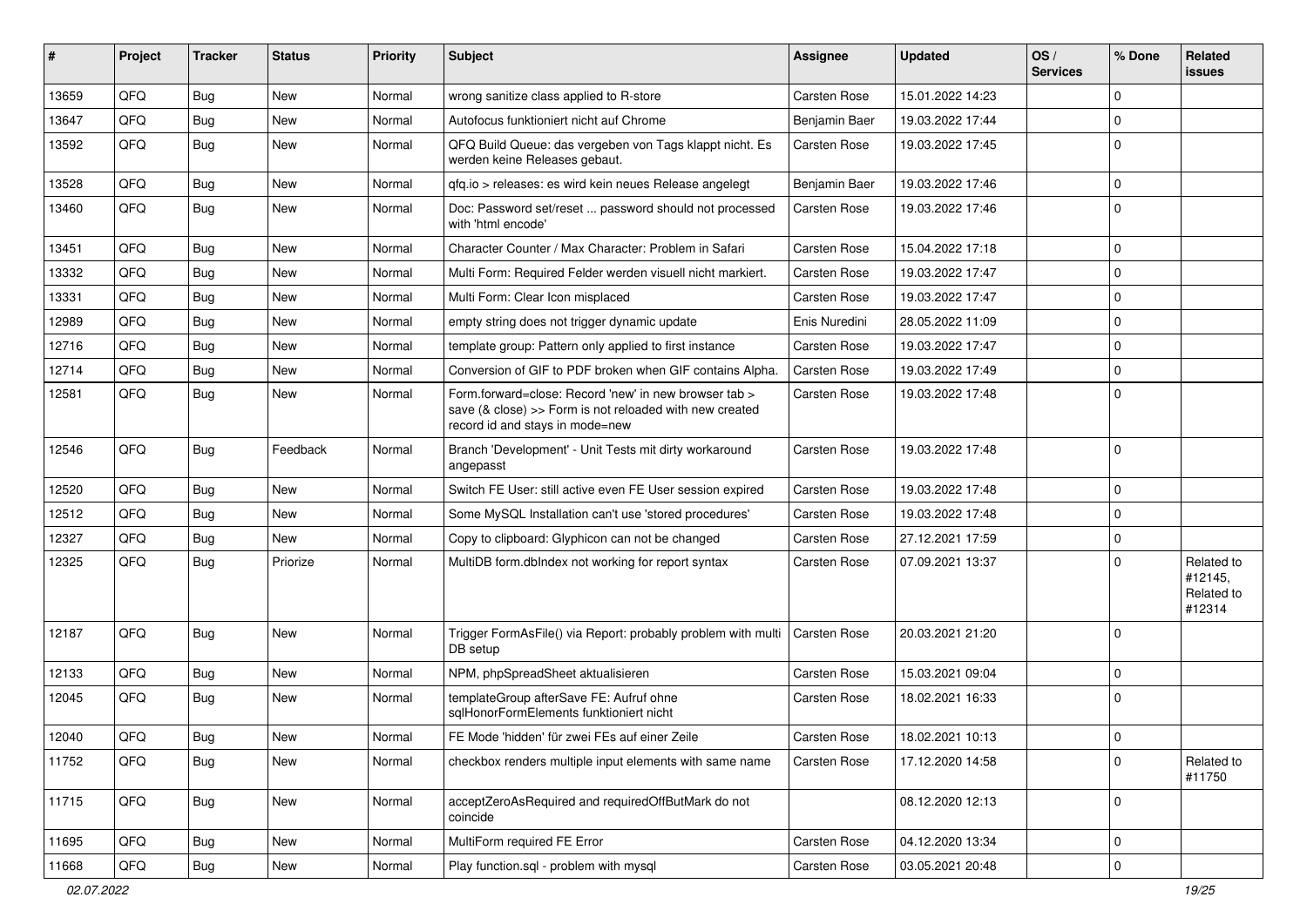| $\vert$ # | Project | <b>Tracker</b> | <b>Status</b> | <b>Priority</b> | Subject                                                                             | <b>Assignee</b>     | <b>Updated</b>   | OS/<br><b>Services</b> | % Done         | Related<br><b>issues</b>                                                                                                       |
|-----------|---------|----------------|---------------|-----------------|-------------------------------------------------------------------------------------|---------------------|------------------|------------------------|----------------|--------------------------------------------------------------------------------------------------------------------------------|
| 11667     | QFQ     | Bug            | New           | Normal          | MySQL mariadb-server-10.3: Incorrect datetime value                                 | Carsten Rose        | 03.05.2021 20:48 |                        | $\Omega$       |                                                                                                                                |
| 11522     | QFQ     | <b>Bug</b>     | New           | Normal          | Aus/Einblenden von Reitern                                                          |                     | 13.11.2020 14:58 |                        | $\mathbf 0$    |                                                                                                                                |
| 11517     | QFQ     | Bug            | In Progress   | Normal          | extraButtonInfo Broken for multiple FormElements                                    | <b>Carsten Rose</b> | 12.05.2022 13:12 |                        | $\mathbf 0$    | Related to<br>#7890,<br>Related to<br>#3811, Has<br>duplicate<br>#10905, Has<br>duplicate<br>#10553, Has<br>duplicate<br>#6779 |
| 11347     | QFQ     | <b>Bug</b>     | Feedback      | Normal          | If Bedingungen funktionieren nicht korrekt                                          | Christoph Fuchs     | 21.03.2021 20:37 |                        | $\mathbf 0$    |                                                                                                                                |
| 11239     | QFQ     | <b>Bug</b>     | <b>New</b>    | Normal          | Radiobutton (plain): horizontales Rendern abhängig vom<br>Datentyp in der Datenbank | Carsten Rose        | 30.09.2020 18:37 |                        | $\Omega$       |                                                                                                                                |
| 10937     | QFQ     | Bug            | <b>New</b>    | Normal          | Fehler mit abhängigen Select- Feldern beim Positionieren                            | Carsten Rose        | 12.11.2020 23:45 |                        | $\mathbf 0$    |                                                                                                                                |
| 10890     | QFQ     | Bug            | <b>New</b>    | Normal          | AutoCron hangs                                                                      |                     | 20.07.2020 13:56 |                        | $\mathbf 0$    |                                                                                                                                |
| 10759     | QFQ     | Bug            | New           | Normal          | emptyMeansNull - Feld falsch aktualisiert                                           |                     | 12.11.2020 23:45 |                        | $\mathbf 0$    |                                                                                                                                |
| 10704     | QFQ     | <b>Bug</b>     | New           | Normal          | wkhtml problem rendering fullCalendar.js / fabric.js >><br>successor: puppeteer     | <b>Carsten Rose</b> | 12.11.2020 23:45 |                        | $\Omega$       | Related to<br>#5024,<br>Related to<br>#4650,<br>Related to<br>#10715                                                           |
| 10661     | QFQ     | Bug            | In Progress   | Normal          | Typo3 Warnungen                                                                     | Carsten Rose        | 07.09.2021 13:23 |                        | $\Omega$       | Related to<br>#12440                                                                                                           |
| 10658     | QFQ     | Bug            | <b>New</b>    | Normal          | processReadOnly broken                                                              | <b>Carsten Rose</b> | 27.05.2020 17:55 |                        | $\mathbf 0$    |                                                                                                                                |
| 10588     | QFQ     | <b>Bug</b>     | <b>New</b>    | Normal          | typeahed Tag: Doku anpassen                                                         | Carsten Rose        | 12.11.2020 23:45 |                        | $\mathbf 0$    |                                                                                                                                |
| 10324     | QFQ     | <b>Bug</b>     | New           | Normal          | Excel Export mit Template funktioniert nur, wenn Template<br>vor uid kommt          |                     | 30.03.2020 11:20 |                        | $\mathbf 0$    | Related to<br>#10257                                                                                                           |
| 10322     | QFQ     | Bug            | <b>New</b>    | Normal          | FormElement / Radio: missing column 'enum' >> FE not<br>reported                    | Carsten Rose        | 07.05.2020 09:37 |                        | $\overline{0}$ |                                                                                                                                |
| 10082     | QFQ     | <b>Bug</b>     | New           | Normal          | FE.type=SELECT - 'sanatize' Class                                                   | <b>Carsten Rose</b> | 07.05.2020 09:36 |                        | $\Omega$       | Related to<br>#10081                                                                                                           |
| 9975      | QFQ     | <b>Bug</b>     | Priorize      | Normal          | Dropdown Menu: 'r:3' broken                                                         | Carsten Rose        | 01.02.2020 10:13 |                        | $\overline{0}$ |                                                                                                                                |
| 9958      | QFQ     | <b>Bug</b>     | Priorize      | Normal          | Broken subrecord query: no error message                                            | Carsten Rose        | 05.02.2021 15:15 |                        | $\mathbf 0$    |                                                                                                                                |
| 9947      | QFQ     | <b>Bug</b>     | Priorize      | Normal          | Unwanted error message if missing 'typeAheadSqlPrefetch'                            | Carsten Rose        | 01.02.2020 10:13 |                        | 0              |                                                                                                                                |
| 9898      | QFQ     | <b>Bug</b>     | Feedback      | Normal          | Formular trotz Timeout gespeichert                                                  | Benjamin Baer       | 01.02.2020 15:56 |                        | 0              |                                                                                                                                |
| 9862      | QFQ     | <b>Bug</b>     | Priorize      | Normal          | Failed writing to sql mail qfq.log should throw an exception                        | Carsten Rose        | 01.02.2020 10:13 |                        | $\mathbf 0$    |                                                                                                                                |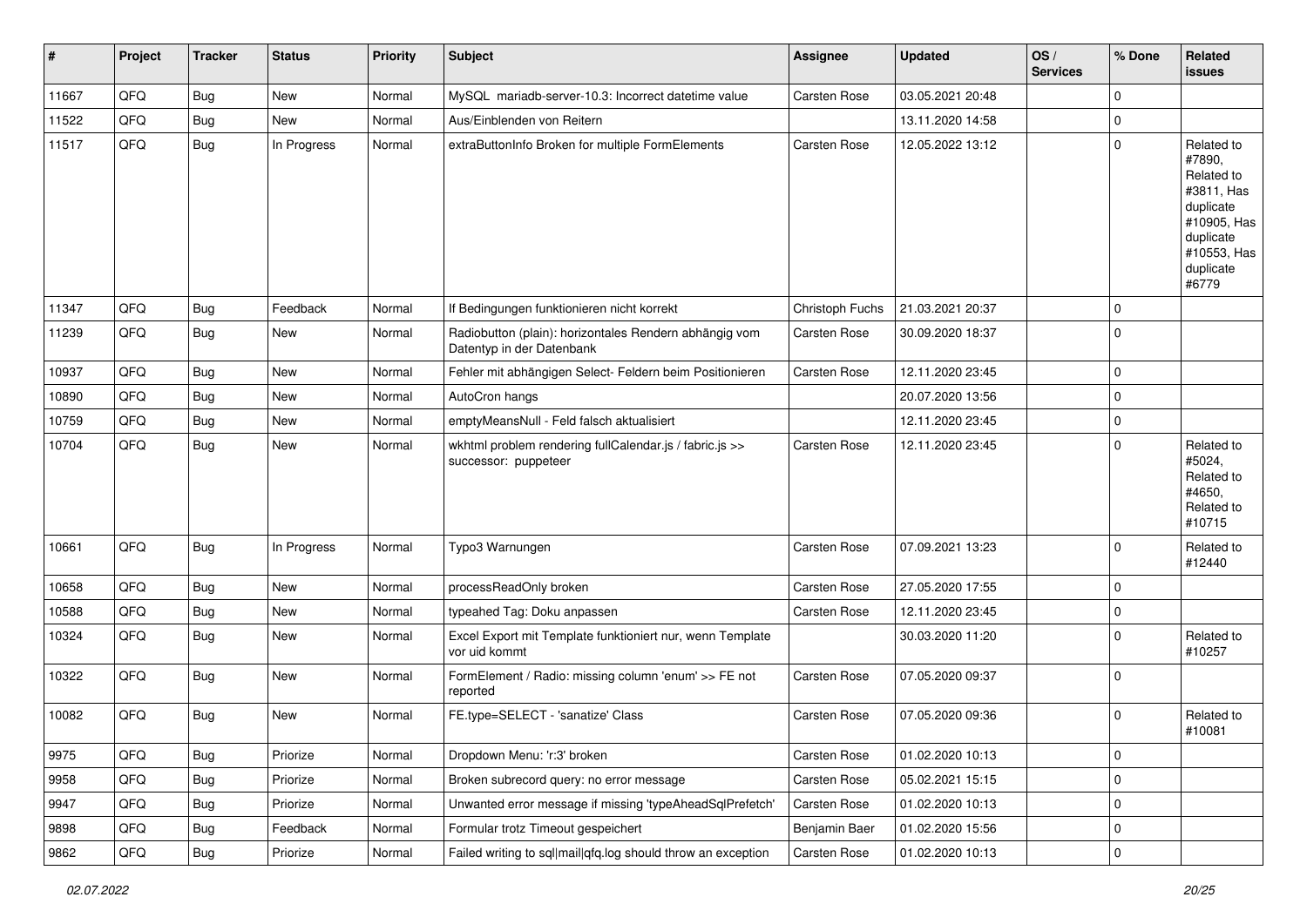| #    | Project | <b>Tracker</b> | <b>Status</b>     | <b>Priority</b> | <b>Subject</b>                                                                                           | <b>Assignee</b>     | <b>Updated</b>   | OS/<br><b>Services</b> | % Done         | Related<br>issues                                                       |
|------|---------|----------------|-------------------|-----------------|----------------------------------------------------------------------------------------------------------|---------------------|------------------|------------------------|----------------|-------------------------------------------------------------------------|
| 9855 | QFQ     | Bug            | New               | Normal          | <b>Required Check</b>                                                                                    |                     | 01.02.2020 15:56 |                        | $\Omega$       |                                                                         |
| 9834 | QFQ     | Bug            | Priorize          | Normal          | Input elements with tag 'disabled' are missing on<br>form-submit: server option 'processReadOnly' broken | <b>Carsten Rose</b> | 07.12.2021 16:43 |                        | $\Omega$       | Related to<br>#9691,<br>Related to<br>#5305, Has<br>duplicate<br>#12331 |
| 9783 | QFQ     | Bug            | New               | Normal          | Email with special characters                                                                            | <b>Carsten Rose</b> | 01.02.2020 23:22 |                        | $\Omega$       |                                                                         |
| 9773 | QFQ     | <b>Bug</b>     | New               | Normal          | form.parameter.formModeGlobal=requiredOff                                                                | <b>Carsten Rose</b> | 01.02.2020 15:56 |                        | $\mathbf 0$    |                                                                         |
| 9691 | QFQ     | Bug            | In Progress       | Normal          | Checkbox: dynamic update > readonly                                                                      | <b>Carsten Rose</b> | 01.02.2020 23:22 |                        | 50             | Related to<br>#9834                                                     |
| 9669 | QFQ     | Bug            | Some day<br>maybe | Normal          | Checkbox / Template Group: radio/checkbox visible broken<br>after 'add'                                  | <b>Carsten Rose</b> | 16.06.2021 13:47 |                        | $\mathbf 0$    | Related to<br>#8091                                                     |
| 9535 | QFQ     | Bug            | Feedback          | Normal          | Report:  AS '_vertical' - column to wide - vertical >> rot45,<br>rot <sub>90</sub>                       | Benjamin Baer       | 01.02.2020 15:56 |                        | $\Omega$       |                                                                         |
| 9533 | QFQ     | Bug            | New               | Normal          | FE.type=upload: Check in 'beforeSave' if upload is given                                                 | <b>Carsten Rose</b> | 01.02.2020 23:22 |                        | $\Omega$       | Related to<br>#11523                                                    |
| 9317 | QFQ     | Bug            | New               | Normal          | FE.type=note: with dynamic show/hidden an empty label<br>causes trouble                                  | <b>Carsten Rose</b> | 01.02.2020 23:22 |                        | $\mathbf 0$    |                                                                         |
| 9281 | QFQ     | Bug            | Some day<br>maybe | Normal          | Allow STRICT_TRANS_TABLES                                                                                | <b>Carsten Rose</b> | 02.01.2021 18:43 |                        | $\overline{0}$ |                                                                         |
| 9275 | QFQ     | Bug            | New               | Normal          | autcron: t3 page, which takes to long to respond, is not<br>reported properly                            | <b>Carsten Rose</b> | 01.02.2020 23:22 |                        | 100            |                                                                         |
| 9177 | QFQ     | Bug            | New               | Normal          | Bug? QFQ tries to save an action FE, which has real<br>existing column name                              | Carsten Rose        | 01.02.2020 23:22 |                        | $\overline{0}$ |                                                                         |
| 9127 | QFQ     | <b>Bug</b>     | New               | Normal          | Error Message: change 'roll over' color - text not readable                                              | <b>Carsten Rose</b> | 01.02.2020 23:22 |                        | $\mathbf 0$    |                                                                         |
| 9126 | QFQ     | <b>Bug</b>     | Some day<br>maybe | Normal          | hidden Form elements are present in page source                                                          |                     | 02.01.2021 18:41 |                        | $\Omega$       |                                                                         |
| 9077 | QFQ     | Bug            | New               | Normal          | typeAheadSql: report broken SQL                                                                          | <b>Carsten Rose</b> | 29.06.2022 22:35 |                        | $\mathbf 0$    | Related to<br>#4018                                                     |
| 9024 | QFQ     | Bug            | Some day<br>maybe | Normal          | QFQ Einarbeitung                                                                                         |                     | 01.02.2020 15:56 |                        | 0              |                                                                         |
| 9020 | QFQ     | Bug            | Some day<br>maybe | Normal          | radio mit buttonClass und dynamicUpdate lassen sich nicht<br>kombinieren                                 |                     | 11.12.2019 16:01 |                        | $\Omega$       |                                                                         |
| 9013 | QFQ     | Bug            | New               | Normal          | Error in Twig template not handled                                                                       | Carsten Rose        | 20.10.2021 13:43 |                        | $\mathbf 0$    |                                                                         |
| 8316 | QFQ     | <b>Bug</b>     | Feedback          | Normal          | Documentation/Behaviour for Nested Queries and<br>Record-Store confusing                                 | Nicola Chiapolini   | 20.11.2019 09:14 |                        | $\mathbf 0$    |                                                                         |
| 8106 | QFQ     | <b>Bug</b>     | Some day<br>maybe | Normal          | Dynamic Update: Feld kann nicht auf empty zurückgesetzt<br>werden                                        | Carsten Rose        | 11.12.2019 16:01 |                        | $\mathbf 0$    |                                                                         |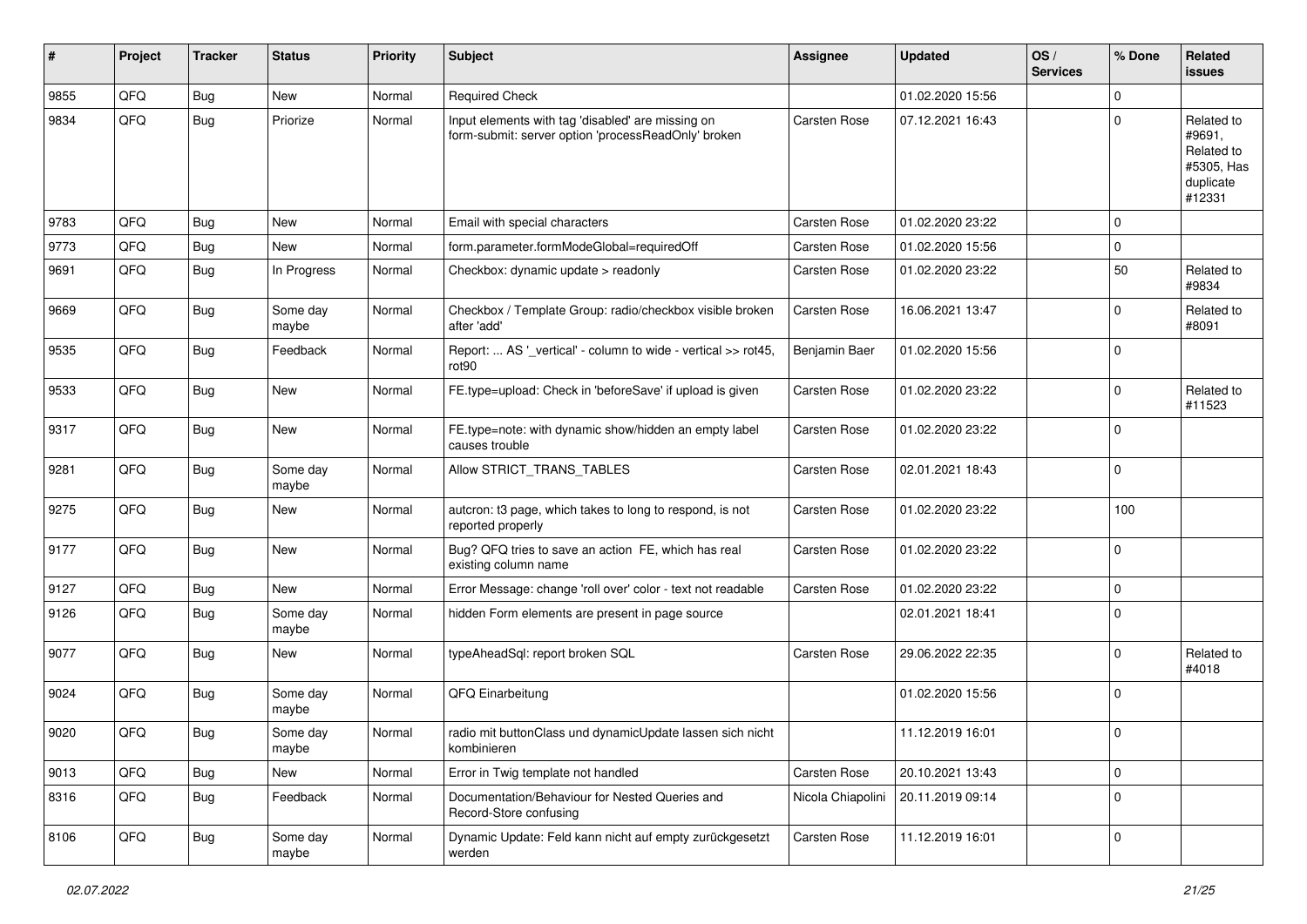| #    | Project        | <b>Tracker</b> | <b>Status</b>     | <b>Priority</b> | <b>Subject</b>                                                                                                   | Assignee            | <b>Updated</b>   | OS/<br><b>Services</b> | % Done         | Related<br>issues    |
|------|----------------|----------------|-------------------|-----------------|------------------------------------------------------------------------------------------------------------------|---------------------|------------------|------------------------|----------------|----------------------|
| 8049 | QFQ            | Bug            | New               | Normal          | FE.type=note, column 'value': text moves some pixel to top<br>after save                                         | <b>Carsten Rose</b> | 01.02.2020 23:22 |                        | $\Omega$       |                      |
| 8037 | QFQ            | Bug            | Priorize          | Normal          | FE.type=upload (advanced mode): {{slaveld:V}} missing<br>during dynamic update                                   | <b>Carsten Rose</b> | 01.02.2020 10:13 |                        | $\Omega$       |                      |
| 7890 | QFQ            | Bug            | New               | Normal          | FormElement 'required': extraButtonInfo not aligned                                                              | <b>Carsten Rose</b> | 11.06.2021 21:17 |                        | $\Omega$       | Related to<br>#11517 |
| 7795 | QFQ            | Bug            | New               | Normal          | Readonly Form: Typeahead-Felder                                                                                  | Carsten Rose        | 01.02.2020 23:22 |                        | $\Omega$       | Related to<br>#10640 |
| 7685 | QFQ            | <b>Bug</b>     | <b>New</b>        | Normal          | Open FormElement from QFQ error message and save<br>modified record: error about missing {{formId:F}}            | Carsten Rose        | 01.02.2020 23:22 |                        | $\Omega$       |                      |
| 7656 | QFQ            | Bug            | Priorize          | Normal          | FE with required, 'pattern' and 'extraButtonLock': always<br>complain about missing value                        | Carsten Rose        | 01.02.2020 10:13 |                        | $\Omega$       |                      |
| 7616 | QFQ            | <b>Bug</b>     | Priorize          | Normal          | Selectlist with Enum & Dynamic Update                                                                            | Carsten Rose        | 01.02.2020 10:13 |                        | $\mathbf 0$    |                      |
| 7574 | QFQ            | <b>Bug</b>     | New               | Normal          | Substitute error: form element not reported / dont parse<br>Form.note                                            | Carsten Rose        | 01.02.2020 23:21 |                        | $\Omega$       |                      |
| 7547 | QFQ            | Bug            | <b>New</b>        | Normal          | Error Message in afterSave: wrong parameter column<br>reported                                                   | Carsten Rose        | 01.02.2020 23:22 |                        | $\Omega$       |                      |
| 7524 | QFQ            | <b>Bug</b>     | New               | Normal          | QFQ throws a 'General Error' if 'fileadmin/protected/log/' is<br>not writeable                                   | <b>Carsten Rose</b> | 01.02.2020 23:22 |                        | $\Omega$       |                      |
| 7513 | QFQ            | <b>Bug</b>     | New               | Normal          | Radios not correct aligned                                                                                       | <b>Carsten Rose</b> | 01.02.2020 23:22 |                        | $\mathbf 0$    |                      |
| 7512 | QFQ            | Bug            | New               | Normal          | FE: inputType=number >> 'pattern' is not respected                                                               | Carsten Rose        | 01.02.2020 23:22 |                        | $\mathbf 0$    |                      |
| 7402 | QFQ            | <b>Bug</b>     | Some day<br>maybe | Normal          | thumbnail cache: outdated picture when permission denied<br>and permission resolved.                             |                     | 01.02.2020 23:20 |                        | $\Omega$       |                      |
| 7281 | QFQ            | <b>Bug</b>     | Some day<br>maybe | Normal          | Subrecords: on large screen separator line too short                                                             |                     | 01.02.2020 23:19 |                        | $\Omega$       |                      |
| 7261 | QFQ            | Bug            | <b>New</b>        | Normal          | Report pathFilename for user without path, only the filename                                                     | <b>Carsten Rose</b> | 01.02.2020 23:21 |                        | $\mathbf 0$    |                      |
| 7219 | QFQ            | <b>Bug</b>     | <b>New</b>        | Normal          | typeSheadSql / typeAheadSqlPrefetch: change to curly<br>braces                                                   | Carsten Rose        | 01.02.2020 23:21 |                        | $\Omega$       |                      |
| 7101 | QFQ            | Bug            | Some day<br>maybe | Normal          | 'form' in SIP and 'report' - breaks                                                                              |                     | 01.02.2020 23:20 |                        | $\Omega$       |                      |
| 7014 | QFQ            | Bug            | New               | Normal          | Sending invalid emails succeeds when<br>debug.redirectAllMailTo is set                                           | Carsten Rose        | 01.02.2020 23:21 |                        | $\mathbf 0$    |                      |
| 7002 | QFQ            | <b>Bug</b>     | New               | Normal          | Dynamic Update: row does not disappear / appear                                                                  | Carsten Rose        | 01.02.2020 23:22 |                        | 0              |                      |
| 6912 | QFQ            | <b>Bug</b>     | New               | Normal          | error Message Var 'deadline' already set in SIP - in Form<br>with FE.value={{deadline:R:::{{deadlinePeriod:Y}}}} | Carsten Rose        | 01.02.2020 23:21 |                        | $\mathbf 0$    |                      |
| 6677 | QFQ            | Bug            | New               | Normal          | Error message FE Action Element: no/wrong FE reference<br>who cause the problem.                                 | Carsten Rose        | 01.02.2020 23:21 |                        | $\overline{0}$ |                      |
| 6574 | $\mathsf{QFQ}$ | Bug            | Priorize          | Normal          | qfq.log: Fehlermeldung wurde angezeigt, aber nicht geloggt                                                       | Carsten Rose        | 01.02.2020 10:13 |                        | $\overline{0}$ |                      |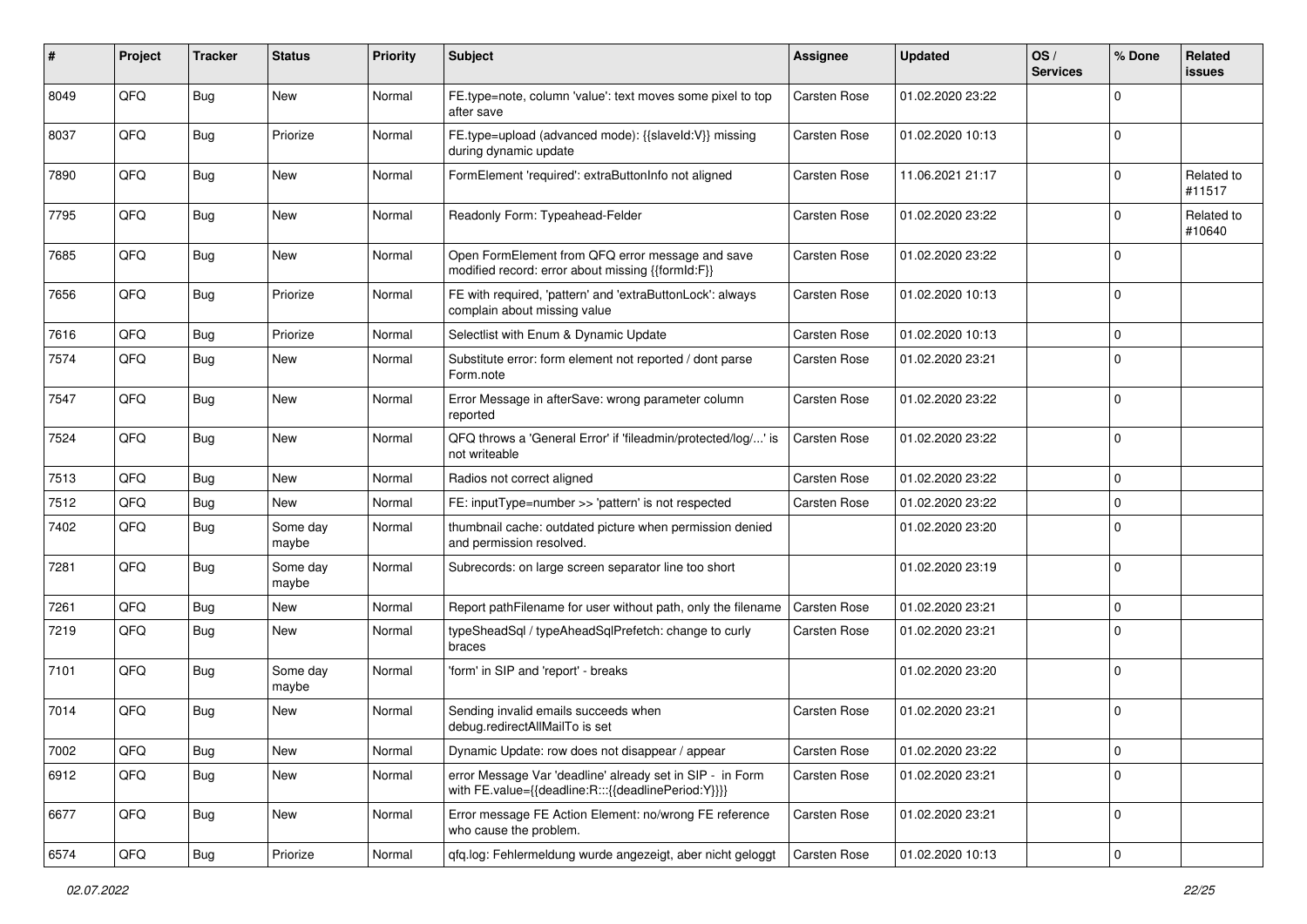| ∦    | Project | <b>Tracker</b> | <b>Status</b>     | <b>Priority</b> | Subject                                                                                                              | <b>Assignee</b>     | <b>Updated</b>   | OS/<br><b>Services</b> | % Done         | Related<br>issues                              |
|------|---------|----------------|-------------------|-----------------|----------------------------------------------------------------------------------------------------------------------|---------------------|------------------|------------------------|----------------|------------------------------------------------|
| 6566 | QFQ     | <b>Bug</b>     | Priorize          | Normal          | Link Function 'delete': provided parameter missing on page<br>reload                                                 | Benjamin Baer       | 03.01.2022 08:08 |                        | $\Omega$       |                                                |
| 6483 | QFQ     | Bug            | <b>New</b>        | Normal          | R Store funktioniert nicht bei 'Report Notation' im FE                                                               | <b>Carsten Rose</b> | 01.02.2020 23:21 |                        | 0              |                                                |
| 6462 | QFQ     | <b>Bug</b>     | New               | Normal          | File Upload: Nutzlose Fehlermeldung wenn Datei zu gross                                                              | <b>Carsten Rose</b> | 01.02.2020 23:21 |                        | $\Omega$       | Related to<br>#6139                            |
| 6140 | QFQ     | <b>Bug</b>     | Priorize          | Normal          | QFQ DnD Sort: Locked fields                                                                                          | Benjamin Baer       | 21.03.2022 09:56 |                        | $\Omega$       |                                                |
| 5991 | QFQ     | Bug            | Some day<br>maybe | Normal          | URLs with ' ' or long parameter are problematic                                                                      | Carsten Rose        | 01.02.2020 23:19 |                        | $\mathbf 0$    |                                                |
| 5877 | QFQ     | <b>Bug</b>     | Some dav<br>maybe | Normal          | FE.type=note:bsColumn strange behaviour                                                                              |                     | 01.02.2020 23:19 |                        | $\mathbf 0$    |                                                |
| 5768 | QFQ     | Bug            | Some day<br>maybe | Normal          | '{{pageLanguage:T}}' missing if QFQ is called via api                                                                | <b>Carsten Rose</b> | 01.02.2020 23:19 |                        | $\Omega$       |                                                |
| 5706 | QFQ     | <b>Bug</b>     | Some day<br>maybe | Normal          | upload: fileDestination needs to be sanatized                                                                        | Carsten Rose        | 01.02.2020 23:19 |                        | $\Omega$       |                                                |
| 5576 | QFQ     | <b>Bug</b>     | New               | Normal          | Using MySQL 'DROP' requires privilege - wich is not really<br>necessary.                                             | <b>Carsten Rose</b> | 01.02.2020 23:21 |                        | $\Omega$       |                                                |
| 5559 | QFQ     | <b>Bug</b>     | <b>New</b>        | Normal          | FE.type = Upload: 'accept' might contain variables                                                                   | <b>Carsten Rose</b> | 11.05.2020 21:23 |                        | $\mathbf 0$    |                                                |
| 5557 | QFQ     | <b>Bug</b>     | Some day<br>maybe | Normal          | Form load: STORE_RECORD filled, but should be empty                                                                  | Carsten Rose        | 01.02.2020 23:19 |                        | $\overline{0}$ |                                                |
| 5305 | QFQ     | <b>Bug</b>     | New               | Normal          | Upload FormElement: nicht disabled by readonly Form                                                                  | <b>Carsten Rose</b> | 16.06.2021 13:43 |                        | $\Omega$       | Related to<br>#9347,<br>Related to<br>#9834    |
| 5021 | QFQ     | <b>Bug</b>     | Some day<br>maybe | Normal          | FE.typ=extra - during save displays error 'datum2' already<br>filled in STORE_SIP - the value is stored nevertheless | Carsten Rose        | 01.02.2020 23:19 |                        | $\Omega$       | Related to<br>#3875                            |
| 4771 | QFQ     | <b>Bug</b>     | Some day<br>maybe | Normal          | qfq: select-down-values empty after save (edit-form for<br>program administrators)                                   | <b>Carsten Rose</b> | 01.02.2020 23:20 |                        | $\Omega$       | Related to<br>#4549, Has<br>duplicate<br>#4282 |
| 4756 | QFQ     | Bug            | <b>New</b>        | Normal          | Form dirty even nothing changes                                                                                      | <b>Carsten Rose</b> | 11.12.2019 16:16 |                        | $\Omega$       |                                                |
| 4659 | QFQ     | Bug            | Some day<br>maybe | Normal          | infoButtonExtra                                                                                                      | <b>Carsten Rose</b> | 01.02.2020 23:20 |                        | 0              |                                                |
| 4651 | QFQ     | Bug            | Some day<br>maybe | Normal          | "Loading document" Modal wird angezeigt bei uzhcd type=2<br>Ansicht                                                  | <b>Carsten Rose</b> | 01.02.2020 23:20 |                        | 0              |                                                |
| 4583 | QFQ     | <b>Bug</b>     | Some day<br>maybe | Normal          | Dynamic Update bei TypeAhead Feldern                                                                                 | Carsten Rose        | 01.02.2020 23:19 |                        | $\overline{0}$ |                                                |
| 4549 | QFG     | <b>Bug</b>     | Some day<br>maybe | Normal          | TemplateGroups: FE.type SELECT loose selected value<br>after save                                                    | Carsten Rose        | 01.02.2020 23:20 |                        | $\mathbf{0}$   | Related to<br>#4548,<br>Related to<br>#4771    |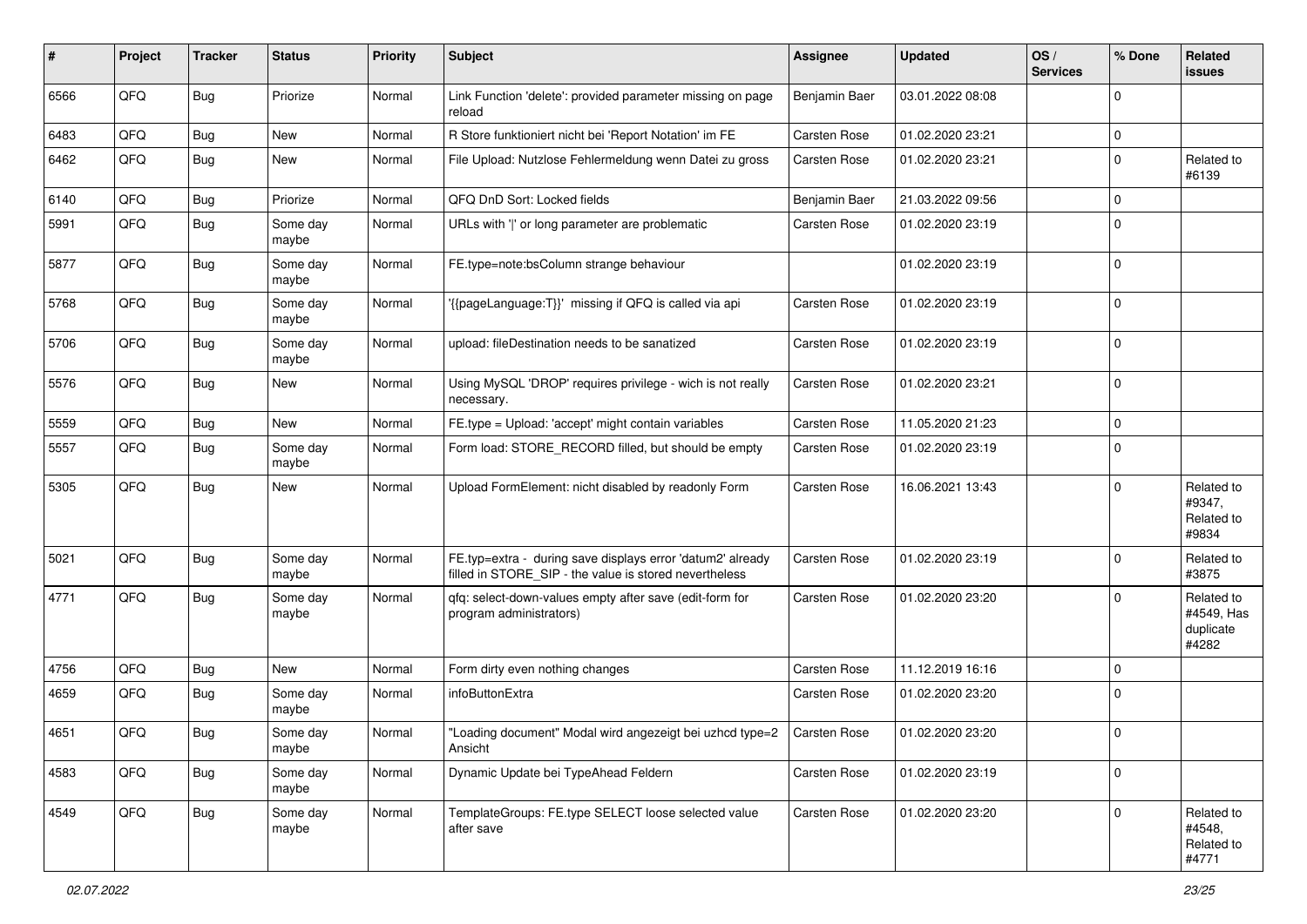| ∦    | Project | <b>Tracker</b> | <b>Status</b>     | <b>Priority</b> | <b>Subject</b>                                                                                                                                           | Assignee            | <b>Updated</b>   | OS/<br><b>Services</b> | % Done       | Related<br><b>issues</b> |
|------|---------|----------------|-------------------|-----------------|----------------------------------------------------------------------------------------------------------------------------------------------------------|---------------------|------------------|------------------------|--------------|--------------------------|
| 4546 | QFQ     | <b>Bug</b>     | Some day<br>maybe | Normal          | NH: SIP storage is destroyed                                                                                                                             |                     | 01.02.2020 23:20 |                        | $\Omega$     |                          |
| 4528 | QFQ     | <b>Bug</b>     | Some day<br>maybe | Normal          | extraButtonLock mit SQLAhead Bug                                                                                                                         | Carsten Rose        | 01.02.2020 23:19 |                        | $\Omega$     |                          |
| 4457 | QFQ     | Bug            | Priorize          | Normal          | typeahead: pressing return to select an item, saves the form<br>and closes the form.                                                                     | Benjamin Baer       | 03.01.2022 08:01 |                        | $\Omega$     | Related to<br>#4398      |
| 4454 | QFQ     | <b>Bug</b>     | Some day<br>maybe | Normal          | Required Elements: multiple elements in a row - whole row<br>marked if only one input is empty.                                                          | Benjamin Baer       | 01.02.2020 23:20 |                        | $\mathbf{0}$ |                          |
| 4441 | QFQ     | <b>Bug</b>     | Some day<br>maybe | Normal          | \$ SERVER Vars sollten nur aus dem Store genommen<br>werden - Code entsprechend anpassen.                                                                |                     | 11.12.2019 16:02 |                        | $\Omega$     |                          |
| 4398 | QFQ     | Bug            | Some day<br>maybe | Normal          | Typeahead: mouse click in a prefilled input opens a single<br>item dropdown with the current value - click on it seems to<br>set the value, not the key. | Benjamin Baer       | 01.02.2020 23:20 |                        | $\Omega$     | Related to<br>#4457      |
| 4328 | QFQ     | <b>Bug</b>     | Some day<br>maybe | Normal          | Error Message: Show FE name/number on problems in FE                                                                                                     | Carsten Rose        | 01.02.2020 23:20 |                        | $\Omega$     |                          |
| 4293 | QFQ     | Bug            | Some day<br>maybe | Normal          | Download broken if token 'd:' is missing - but no error<br>message                                                                                       | <b>Carsten Rose</b> | 11.12.2019 16:03 |                        | $\Omega$     | Related to<br>#7514      |
| 4138 | QFQ     | Bug            | Some day<br>maybe | Normal          | style fehlt                                                                                                                                              |                     | 11.12.2019 16:03 |                        | $\Omega$     |                          |
| 4122 | QFQ     | Bug            | Some day<br>maybe | Normal          | file: Render Mode hat keinen Effekt                                                                                                                      |                     | 11.12.2019 16:03 |                        | $\Omega$     |                          |
| 4092 | QFQ     | Bug            | Some day<br>maybe | Normal          | 1) Logging verbessern wann welches FE warum ausgefuehrt<br>wird, 2) Documentation: Best Practice Template Group                                          | <b>Carsten Rose</b> | 01.02.2020 23:19 |                        | $\Omega$     | Related to<br>#3504      |
| 4008 | QFQ     | Bug            | Some day<br>maybe | Normal          | FormElemen.type=sendmail: wrong 'TO' if 'real<br>name <rea@mail.to>' is used</rea@mail.to>                                                               | <b>Carsten Rose</b> | 11.12.2019 16:03 |                        | $\Omega$     |                          |
| 3895 | QFQ     | Bug            | Some day<br>maybe | Normal          | typeahead pedantic: on lehrkredit Idap webpass - if only one<br>person is in dropdown, such person can't be selected                                     | <b>Carsten Rose</b> | 11.12.2019 16:03 |                        | $\Omega$     |                          |
| 3882 | QFQ     | Bug            | Some day<br>maybe | Normal          | templateGroup: disable 'add' if limit is reached - funktioniert<br>nicht wenn bereits records existierten                                                | Carsten Rose        | 11.12.2019 16:03 |                        | $\Omega$     |                          |
| 3811 | QFQ     | Bug            | Some day<br>maybe | Normal          | Dynamic Update: extraButtonInfo - Text aktualisieren                                                                                                     | Carsten Rose        | 11.12.2019 16:03 |                        | $\Omega$     | Related to<br>#11517     |
| 3782 | QFQ     | Bug            | Priorize          | Normal          | Bei fehlerhafter Eingabe (z.B. Datum) sollte das erwartete<br>Format angezeigt werden                                                                    | Carsten Rose        | 01.02.2020 10:13 |                        | $\Omega$     |                          |
| 3750 | QFQ     | Bug            | Some day<br>maybe | Normal          | FE in a row: if one violates check, all are red                                                                                                          | Carsten Rose        | 11.12.2019 16:03 |                        | $\Omega$     |                          |
| 3682 | QFQ     | Bug            | Some day<br>maybe | Normal          | Dynamic update: Radio buttons                                                                                                                            | Carsten Rose        | 11.12.2019 16:02 |                        | $\Omega$     |                          |
| 3613 | QFQ     | Bug            | Some day<br>maybe | Normal          | note /note unchecked -> note div (col-md) wird weiterhin<br>gerendert                                                                                    | Elias Villiger      | 01.02.2020 23:19 |                        | 100          |                          |